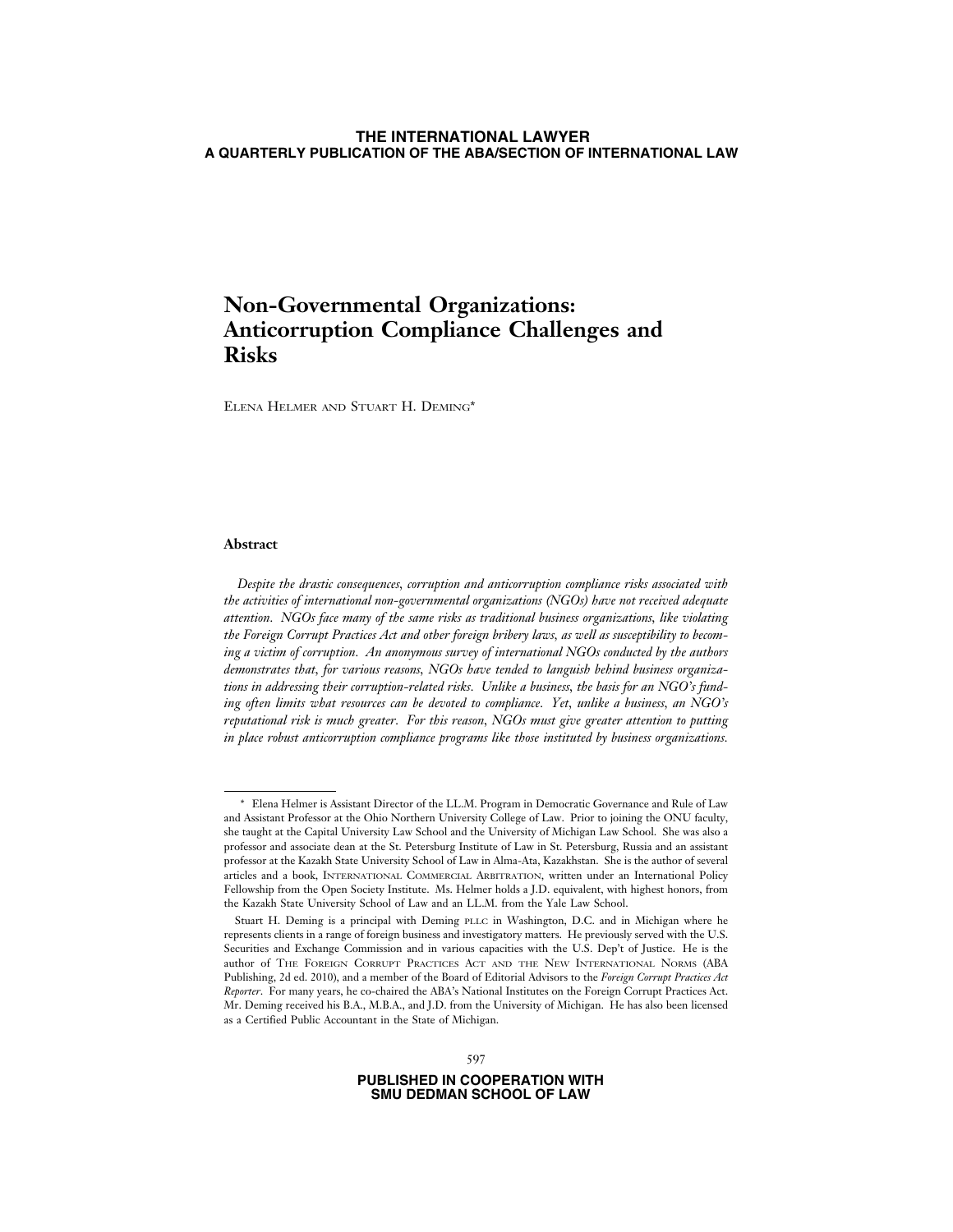598 THE INTERNATIONAL LAWYER

### **Introduction**

Over the course of the past decade, enforcement of the anti-bribery provisions of the Foreign Corrupt Practices Act (FCPA),<sup>1</sup> prohibiting the bribery of foreign officials,<sup>2</sup> has experienced tremendous growth.3 The growth of foreign bribery prosecutions under the FCPA has been exponential in nature4 when consideration is also given to the use of the FCPA's accounting and record-keeping provisions as an alternative means of prosecuting behavior prohibited by the anti-bribery provisions.<sup>5</sup>

As Lanny Breuer, the Assistant Attorney General for the Criminal Division of the U.S. Department of Justice (DOJ) has stated, "we are in a new era of FCPA enforcement; and we are here to stay."6 This statement accords with the recent record of the DOJ and the Securities and Exchange Commission (SEC), the government agencies charged with enforcement of the FCPA. In 2010 alone, the DOJ and SEC resolved twenty-three FCPA enforcement cases with \$1.8 billion in fines and disgorged profits.7 Over fifty individuals were indicted, tried, or sentenced for FCPA violations during the same period of time––a record number since the FCPA's adoption in 1977.8 In 2009-2010, the DOJ alone collected nearly \$2 billion from FCPA cases.9

Entire industries have become the focal point of FCPA investigations. For example, in November 2009, Mr. Breuer announced that the pharmaceutical industry would be the

6. Press Release, Dep't of Justice, Assistant Att'y Gen. Lanny A. Breuer Speaks at the 24th Nat'l Conference on the FCPA (Nov. 16, 2010), *available at* http://www.justice.gov/criminal/pr/speeches/2010/crmspeech-101116.html.

7. The FCPA Blog, 2010 FCPA Enforcement Index (Jan. 3, 2011, 7:02 AM), http://www.fcpablog.com/ blog/2011/1/3/2010-fcpa-enforcement-index.html.

8. *Id.*

9. *See* Press Release, Dep't of Justice, *supra* note 6.

VOL. 45, NO. 2

<sup>1.</sup> Foreign Corrupt Practices Act (FCPA), 15 U.S.C. §§ 78m (2010), 78dd-1,2,3 (1998), 78ff (2002).

<sup>2.</sup> *Id.* § 78dd-1,2,3.

<sup>3.</sup> Thomas R. Fox, *FCPA Enforcement: Why the Increase Between the First 25 Years and the Last 5?*, FCPA COMPLIANCE AND ETHICS BLOG (Mar. 11, 2011, 6:48 AM), http://tfoxlaw.wordpress.com/2011/03/11/fcpaenforcement-why-the-increase-between-the-first-25-years-and-the-last-5/.

<sup>4.</sup> *Id.*

<sup>5.</sup> Often overlooked in the dramatic increase in FCPA enforcement is the critical role of the FCPA's accounting and record-keeping provisions. *See* FCPA § 78m. In addition to prohibiting improper inducements to foreign officials, the FCPA placed new and significant obligations on issuers to maintain records that accurately reflect transactions and dispositions of assets and to maintain systems of internal accounting controls. *Id.* They apply to foreign and domestic issuers of securities as defined by Section 3 of the Securities Exchange Act of 1934 as entities required to register under Section 12 or file reports under Section 15(d). *See id*. §§ 78a-c, 78o(d), 78l. Issuers can include foreign entities with American Depository Receipts (ADRs). Unlike the FCPA's anti-bribery provisions, the accounting and record-keeping provisions also apply to majority-owned foreign subsidiaries of an issuer. *Id*. § 78m(b)(6). The anti-bribery provisions and accounting and record-keeping provisions "were intended to work in 'tandem' and thereby complement one another." Stuart H. Deming, *The Potent and Broad-Ranging Implications of the Accounting and Record-Keeping Provisions of the Foreign Corrupt Practices Act*, 96 J. CRIM. L. & CRIMINOLOGY 465, 468 (2006) (citing S. REP. NO. 95-114, at 7 (1977)), *reprinted in* 1977 U.S.C.C.A.N. 4098. "For example, the Senate Report associated with the FCPA's passage stated that 'a U.S. company "which looks the other way" in order to be able to raise the defense that they were ignorant of bribes made by a foreign. subsidiary, could be in violation of [the accounting and record-keeping provisions] requiring companies to devise and maintain adequate accounting controls.'" *Id*. at 468, n.14 (citing S. REP. NO. 95-114, at 11).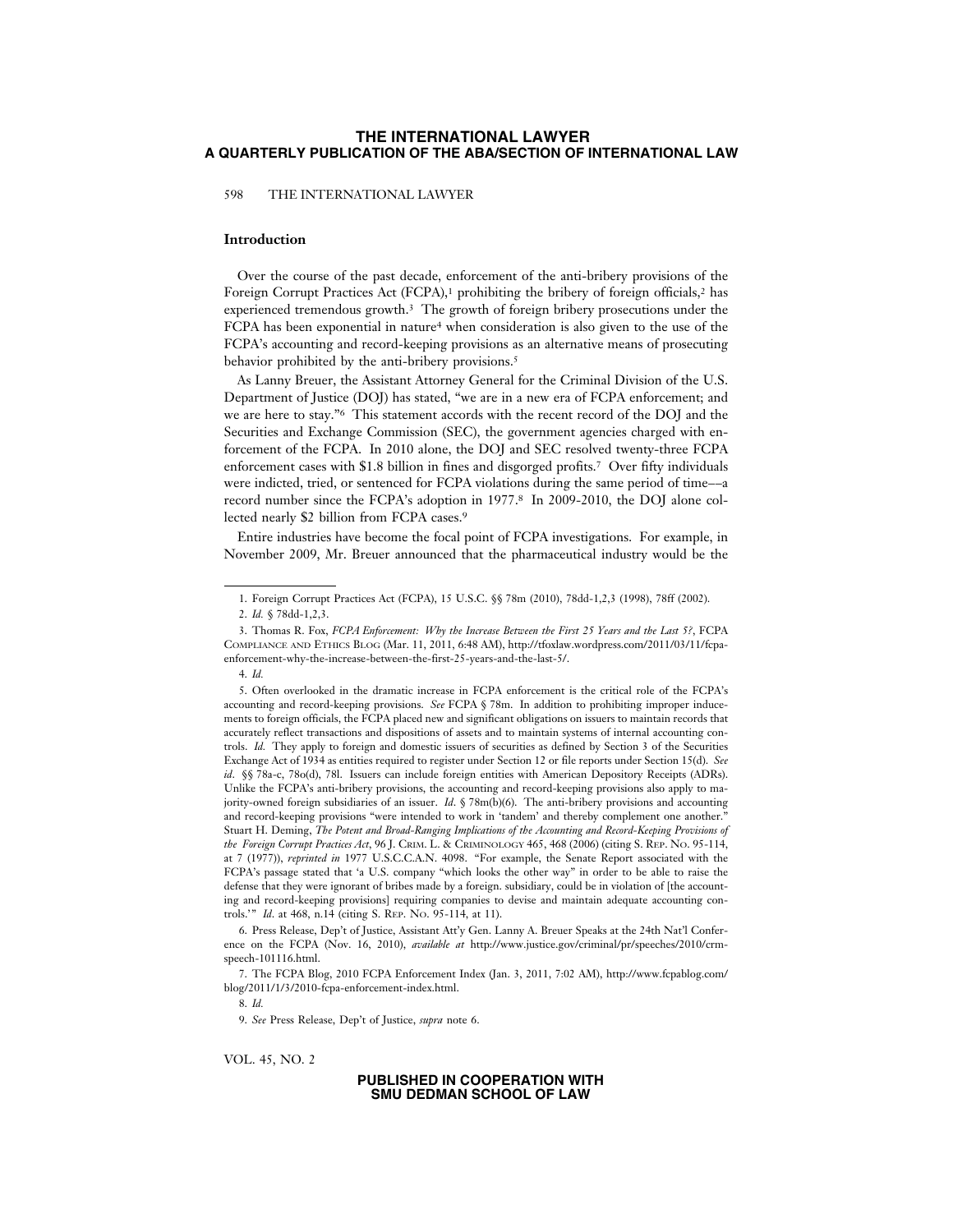### NON-GOVERNMENTAL ORGANIZATIONS 599

next focus of the DOJ's FCPA enforcement efforts.10 Freight-forwarding, telecommunications, oil and gas, and tobacco industries also drew considerable attention from the DOJ and SEC in 2010 and 2011.11

Even though the United States and much of the developed world are home to many nonprofit and non-governmental organizations (NGOs) that operate in countries where corruption is rife, this large sector has yet to be the special focus of enforcement activity. But NGOs and nonprofits suffer many of the same corruption-related risks as traditional business organizations. Are NGOs and nonprofits subject to the FCPA, and can they and their officers, employees, and agents be held liable for FCPA violations? Could the NGO and nonprofit sector be the next frontier in FCPA enforcement?

Related questions include: What are the implications for NGOs and nonprofits as a result of the other anti-bribery legal regimes being implemented and increasingly enforced by other countries? What special provisions are made for NGOs or nonprofits? Are they in any way exempted from the prohibitions on foreign bribery? If not, what are the implications? How else can corruption affect the activities of international NGOs? What proactive steps are they taking? What steps should they be taking? What considerations are unique to NGOs and nonprofits?

Many of these questions cannot be adequately addressed in this article. Rather, the article seeks to draw the attention of NGOs and nonprofits engaged in international endeavors to the growing nature of their compliance risks and the implications of those risks. At the same time, this article seeks to alert policy makers and the legal community to the unique problems that exist in this arena and highlight areas for future research and practice development.

In addressing these and related issues, the acronym "NGO" will be used to refer to both non-governmental organizations and nonprofit or not-for-profit organizations. In the United States, and elsewhere, these terms are often used interchangeably to refer to organizations that pursue some wider social aim; that do not distribute surplus funds to owners or shareholders; and that are normally exempt from income and property taxation. Unless the context dictates otherwise, the term "NGO" will be used throughout this article.

SUMMER 2011

<sup>10.</sup> Press Release, Dep't of Justice, Assistant Att'y Gen. Lanny A. Breuer's Keynote Address to the Tenth Annual Pharmaceutical Regulatory and Compliance Congress and Best Practices Forum (Nov. 12, 2009), *available at* http://www.justice.gov/criminal/pr/speeches-testimony/documents/11-12-09breuer-pharma speech.pdf.

<sup>11.</sup> *See, e.g.,* Press Release, Dep't of Justice, Alcatel-Lucent S.A. and Three Subsidiaries Agree to Pay \$92 Million to Resolve FCPA Investigation (Dec. 27, 2010), *available at* http://www.justice.gov/opa/pr/2010/December/10-crm-1481.html; Press Release, Dep't of Justice, Alliance One Int'l Inc. and Universal Corp. Resolve Related FCPA Matters Involving Bribes Paid to Foreign Gov't Officials (Aug. 6, 2010), *available at* http://www.justice.gov/opa/pr/2010/August/10-crm-903.html; Press Release, Dep't of Justice, Oil Servs. Cos. and a Freight Forwarding Co. Agree to Resolve Foreign Bribery Investigations and to Pay More Than \$156 Million in Criminal Penalties (Nov. 4, 2010), *available at* http://www.justice.gov/opa/pr/2010/November/10-crm-1251.html.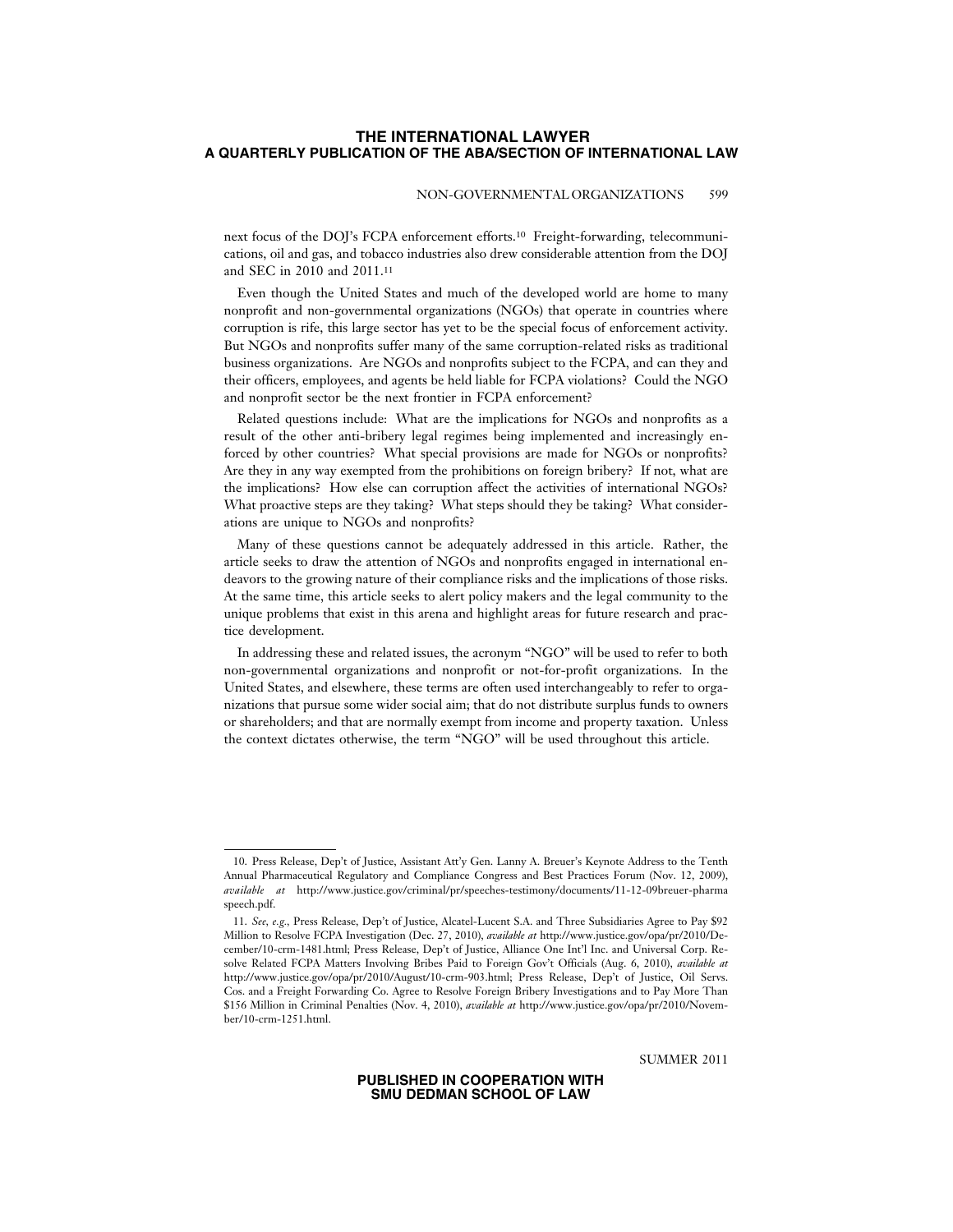600 THE INTERNATIONAL LAWYER

### **I. NGOs and International Assistance**

The most recent edition of the *Yearbook of International Organizations* lists 64,523 international "civil society organizations" in 300 countries and territories.12 The United States and much of the developed world are home to many NGOs involved in an immense variety of activities domestically and abroad. These activities include education and cultural development, conservation and preservation, fighting poverty and disease, humanitarian assistance, and other forms of foreign aid and disaster relief. Geographically, many of the larger NGOs operate in scores of countries all over the world. For example, among U.S. based NGOs in 2010 alone, the American Red Cross assisted more than sixty-eight million people in sixty-six countries;13 AmeriCares Foundation was active in ninety-seven countries;14 and CARE USA worked in eighty-seven countries, reaching more than eighty-two million people.15 Faith-based organizations are not far behind, and some even surpass secular NGOs in the reach of their overseas activities. World Vision, a Christian humanitarian relief and development organization, works in nearly 100 countries<sup>16</sup> while the Catholic Relief Services' activities spread to more than 100 countries on five continents.17

The geographic extension of these NGOs is matched by their hefty budgets. According to the *Chronicle of Philanthropy*, in fiscal year 2009, the latest year for which complete data is available, each of the four largest U.S.-based NGOs focusing on international charitable work, AmeriCares Foundation, Feed The Children, Food For The Poor, and World Vision, had a total revenue of over \$1 billion.18 Even during the recent economic downturn when charitable giving was down by eleven percent,19 Food for the Poor and World Vision reported that their net income in 2010 stayed above \$1 billion, at \$1.047 billion and \$1.041 billion respectively.20 The revenue of the American Red Cross for 2010 was almost \$3.6 billion, with over \$252 million spent on programs outside the United States.21

VOL. 45, NO. 2

<sup>12.</sup> Union of Int'l Ass'ns, Yearbook of International Organizations Online, http://www.uia.be/yearbook (last visited Jul. 10, 2011).

<sup>13.</sup> AMERICAN RED CROSS, GLOBAL IMPACT REPORT, FISCAL YEAR 2010, *available at* http:// www.redcross.org/www-files/Documents/pdf/international/10ISDreport.pdf.

<sup>14.</sup> AMERICARES FOUND., 2010 ANNUAL REPORT, *available at* http://www.americares.org/newsroom/publications/.

<sup>15.</sup> CARE USA, CARE's Work, http://www.care.org/careswork/index.asp (last visited June 5, 2011).

<sup>16.</sup> World Vision, Our International Work, http://www.worldvision.org/content.nsf/learn/our-international-work (last visited June 5, 2011).

<sup>17.</sup> Catholic Relief Services, About Catholic Relief Services, http://crs.org/about/ (last visited June 5, 2011).

<sup>18.</sup> The Chronicle of Philanthropy, Philanthropy 400 Data, *available at* http://philanthropy.com/premium/ stats/philanthropy400/index.php?search=Search&category=International&year=2010&sort=income\_total (last visited June 26, 2011).

<sup>19.</sup> William P. Barrett, *America's Biggest Charities*, FORBES.COM, Dec. 6, 2010, http://www.forbes.com/ forbes/2010/1206/investment-guide-charity-americares-united-way-ymca-biggest-charities.html.

<sup>20.</sup> FOOD FOR THE POOR, 2010 ANNUAL REPORT, *available at* http://www.foodforthepoor.org/about/finances/annual\_report\_2010b.pdf; Larry Probus, World Vision CFO, Financial Assessment of 2010 and Outlook for 2011, *available at* http://www.worldvision.org/resources.nsf/Main/annual-review-2010-resources/ \$FILE/AR\_2010LetterFromCFO.pdf.

<sup>21.</sup> Bryan Rhoa, American Red Cross CFO, FY10 Financial Results, *available at* http://www.redcross.org/ portal/site/en/menuitem.d229a5f06620c6052b1ecfbf43181aa0/?vgnextoid=666b13eb7d83e210VgnVCM10 000089f0870aRCRD&vgnextchannel=0bf26a5e61dce110VgnVCM10000089f0870aRCRD.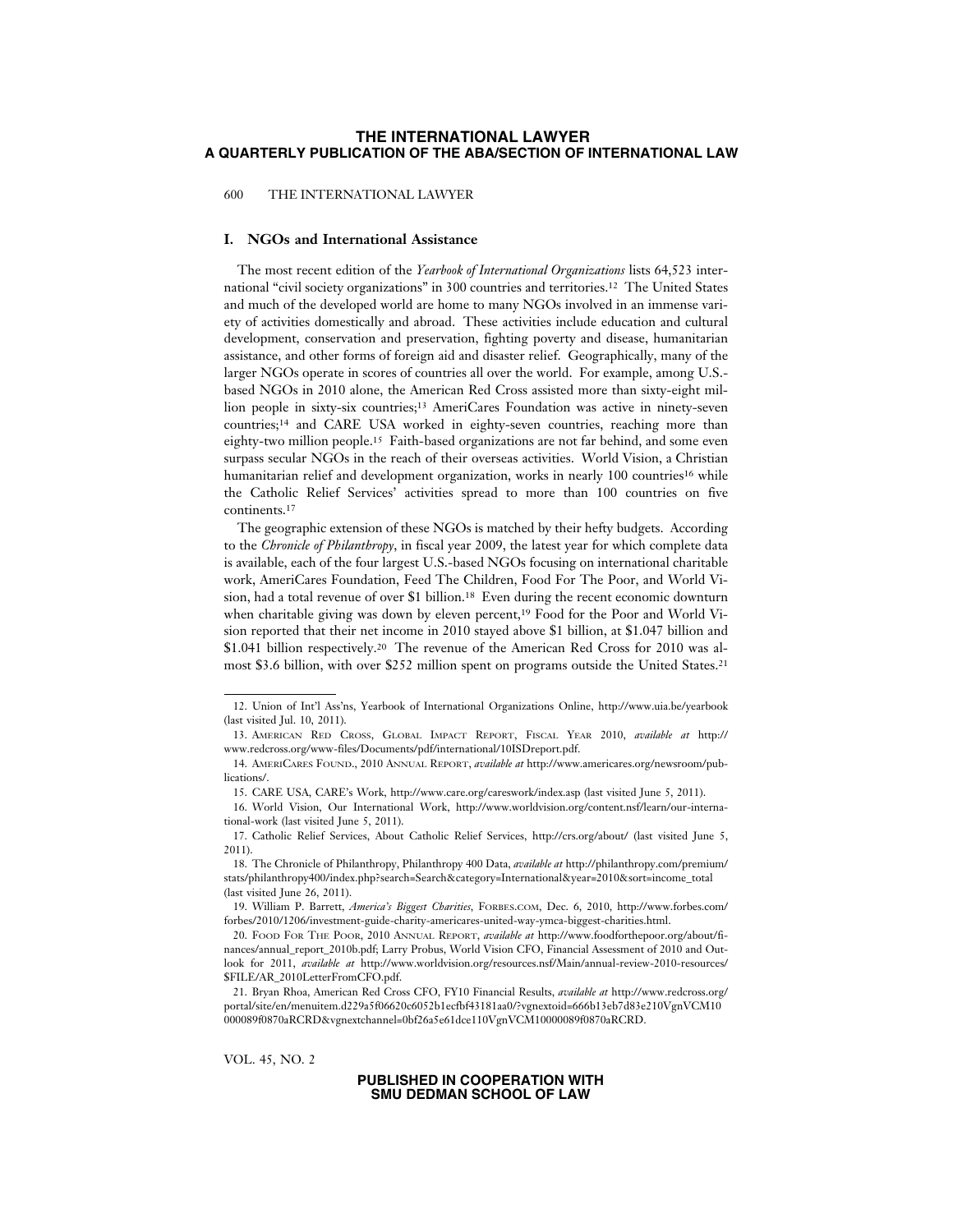### NON-GOVERNMENTAL ORGANIZATIONS 601

Significant parts of the budgets of many NGOs are financed by the U.S. government through the U.S. Agency for International Development (USAID), the U.S. State Department, the Millennium Challenge Corporation, and other government entities, as well as by international governmental and other organizations, such as the United Nations and the World Bank.22 The traditional U.S. government foreign aid model, as represented by USAID,<sup>23</sup> relies on private-sector contractors, including NGOs, for the vast majority of program implementation.24 In 2008, eighty-five percent of USAID's budget was committed to contracting organizations through direct grants, cooperative agreements, or contracts.25 NGOs routinely compete for USAID grants and contracts along with for-profit entities. NGOs may also sub-contract for other organizations receiving government funding.26

A well-developed network of regular USAID contractors and subcontractors includes both for-profit and not-for-profit organizations. Some of them have been working with USAID for decades, administering projects worth hundreds of millions of dollars and encompassing scores of countries.27 A number of large NGOs, such as CARE, Catholic Relief Services, and Save the Children, are major USAID contractors. Among the top twenty "vendors" that USAID lists for 2010 are eight U.S.-based nonprofits, with the amounts of money awarded to them ranging from \$165 million to over \$432 million.28

The World Bank also recognizes NGOs as "important actors in the development process" and frequently relies on them in the delivery of its programs.29 Projects supported by the World Bank often involve national and international NGOs<sup>30</sup> because of the "skills" and resources they bring to emergency relief and development activities and because they

30. CHRISTOPHER GIBBS, CLAUDIA FUMO & THOMAS KUBY, NONGOVERNMENTAL ORGANIZATIONS IN WORLD BANK–SUPPORTED PROJECTS: A REVIEW 1 (The World Bank 1999), *available at* http://lnweb90.

SUMMER 2011

<sup>22.</sup> Though many U.S. government agencies are involved in international development and foreign assistance, in the interest of brevity this article will largely focus on USAID as the primary source of funding.

<sup>23.</sup> In 2010, USAID administered about \$22 billion in programs. CURT TARNOFF & MARIAN LEONARDO LAWSON, FOREIGN AID: AN INTRODUCTION TO U.S. PROGRAMS AND POLICY, CONG. RESEARCH SERV. R40213, at 21 (2011), *available at* http://assets.opencrs.com/rpts/R40213\_20110210.pdf.

<sup>24.</sup> *Id*. at 26; *see also* Save The Children, Supporting Local Ownership & Building National Capacity: Applying a Flexible and Country-Based Approach to Aid Instruments (May 2010), http://www.savethechildren.org/atf/cf/%7B9def2ebe-10ae-432c-9bd0-df91d2eba74a%7D/Save-the-Children-Aid-modalities-forcountry-ownership-May-2010.pdf.

<sup>25.</sup> Save The Children, *supra* note 24, at 1.

<sup>26.</sup> For example, USAID awarded a two-year grant to Catholic Relief Services for the Community Resettlement and Rehabilitation Project in post-civil war Liberia. The latter selected World Vision as a subgrantee to conduct food distribution and food-for-work projects, parts of the USAID grant. *See* World Vision, World Vision Statement Regarding Alleged Fraud in Liberia, http://www.worldvision.org/content.nsf/ about/20090604-liberia (last visited June 5, 2011).

<sup>27.</sup> For example, Chemonics International Inc., a USAID contractor since 1975, worked in almost 140 countries managing more than 900 projects in all key development areas. USAID, About Chemonics Int'l, http://ghiqc.usaid.gov/hpi/contractor/chemonics.html (last visited June 5, 2011). It "currently manages more than 105 contracts for USAID in some 70 countries." *Id.*

<sup>28.</sup> USAID, USAID Budget: Where Does USAID's Money Go?, http://www.usaid.gov/policy/budget/ money/ (last visited June 5, 2011) (listing the following nonprofits: Partnership for Supply Chain Mgmt., Int'l Relief and Dev., Academy for Educational Dev., Catholic Relief Services, Family Health Int'l, Mgmt. Sciences for Health, Research Triangle Institute, and Mercy Corps).

<sup>29.</sup> The World Bank, Civil Society––Involving Nongovernmental Organizations in Bank-Supported Activities, http://web.worldbank.org/WBSITE/EXTERNAL/TOPICS/CSO/0,,print:Y~isCURL:Y~content MDK:22511723~pagePK:220503~piPK:220476~theSitePK:228717,00.html (last visited Aug. 8, 2011).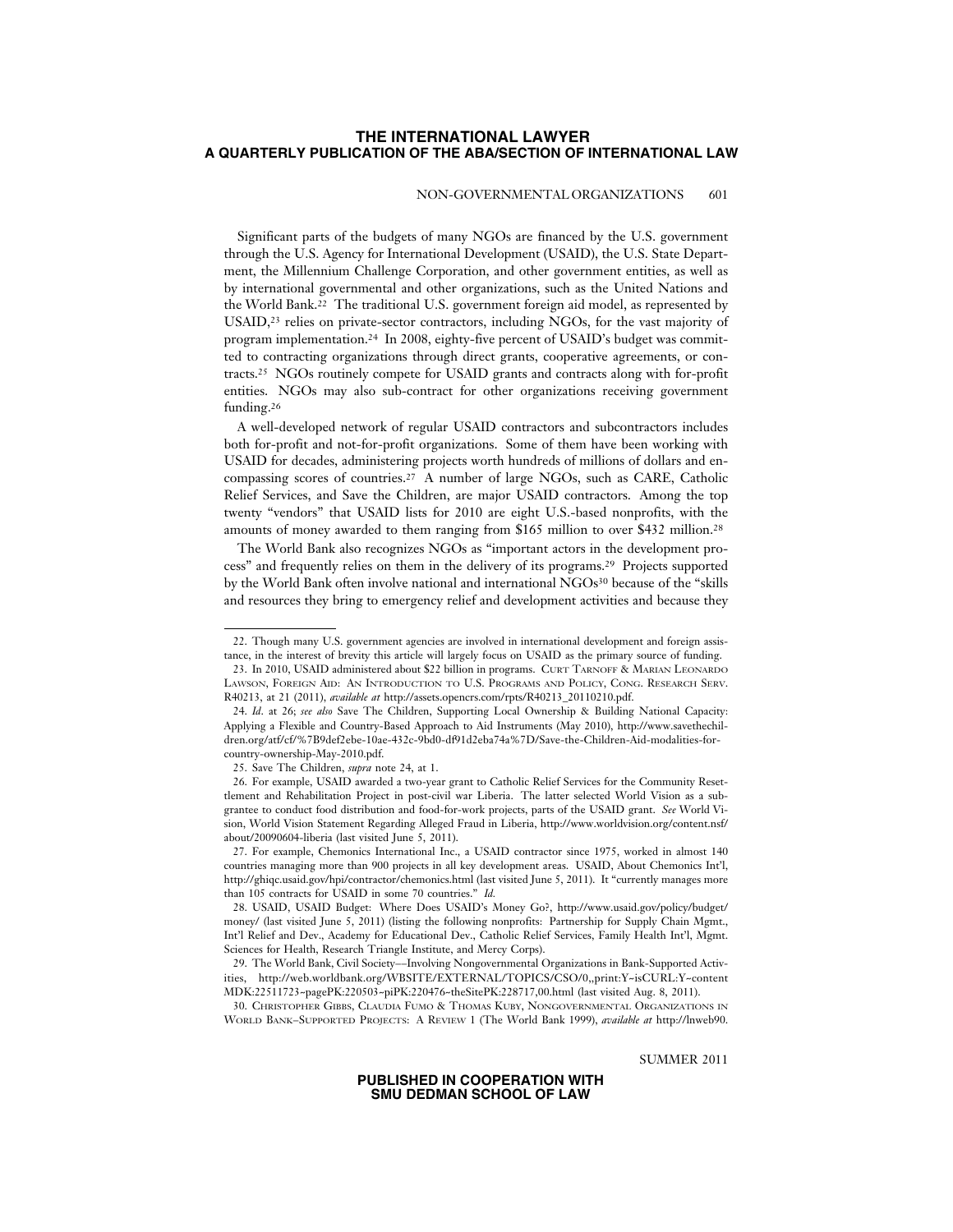### 602 THE INTERNATIONAL LAWYER

foster participatory development processes."31 The World Bank also uses NGOs as contractors and grantees.32 Thirty-three large international NGOs are listed on the World Bank's website as those "with whom the Bank maintains ongoing relations through policy dialogue, training, and/or [sic] operational collaboration."33 At least a dozen of them are based in the United States or have U.S. branches.34

Acknowledging the role played by NGOs and other nonprofits, the World Bank calls civil society organizations––the term that includes such diverse entities as "community groups, non-governmental organizations, . . . labor unions, indigenous groups, charitable organizations, faith-based organizations, professional associations, and foundations,"35––"significant players in global development assistance."36 The World Bank estimated that, as of 2006, civil society organizations "provided approximately . . . \$15 billion in international assistance."37

### **II. NGOs and Corruption Risks**

Many NGOs, especially those providing humanitarian assistance and engaged in development projects, operate in developing countries where they face the same risks as traditional business organizations. One of those risks is corruption. NGOs face two kinds of corruption-related risks. One is the risk of becoming an offender by paying a bribe to a government official, violating the FCPA or other anti-bribery laws. The other risk is becoming a victim of corruption, such as when the funds or assets of an NGO are misappropriated or otherwise misused.

### A. THE RISK OF VIOLATING FOREIGN BRIBERY LAWS

Under the FCPA, mere status as an NGO does not exempt an entity from being subject to the anti-bribery provisions.38 NGOs fall into the category of "domestic concerns" subject to the anti-bribery provisions.39 No legal basis exists for distinguishing between a traditional commercial enterprise and an NGO in determining what qualifies as a "domes-

37. *Id.*

38. *See* Foreign Corrupt Practices Act (FCPA), 15 U.S.C. § 78dd-2(h)(1) (1998). 39. *Id.*

VOL. 45, NO. 2

worldbank.org/oed/oeddoclib.nsf/DocUNIDViewForJavaSearch/167F2AAEA498DBC185256817004C81 BE/\$file/NGO\_Book.pdf.

<sup>31.</sup> *Id.* at vii.

<sup>32.</sup> *See* The World Bank, Civil Society––Frequently Asked Questions, http://go.worldbank.org/ Q4JHC82S80 (last visited June 26, 2011); The World Bank, Civil Society––Civil Society Organizations, http://go.worldbank.org/KK5KGT24X0 (last visited June 26, 2011); The World Bank, Projects––Contract Awards Search, http://go.worldbank.org/GM7GBOVGS0 (last visited June 26, 2011).

<sup>33.</sup> Civil Society Organizations, *supra* note 32.

<sup>34.</sup> *See, e.g.,* Action Aid Int'l, Where We Work, http://www.actionaid.org/where-we-work (last visited June 26, 2011); The Access Initiative, TAI Countries, http://www.accessinitiative.org/countries (last visited June 26, 2011); Environmental Defense Fund, Our Offices, http://www.edf.org/page.cfm?tagid=361 (last visited June 26, 2011).

<sup>35.</sup> The World Bank, Civil Society––Defining Civil Society, http://go.worldbank.org/4CE7W046K0 (last visited June 26, 2011).

<sup>36.</sup> *Id.*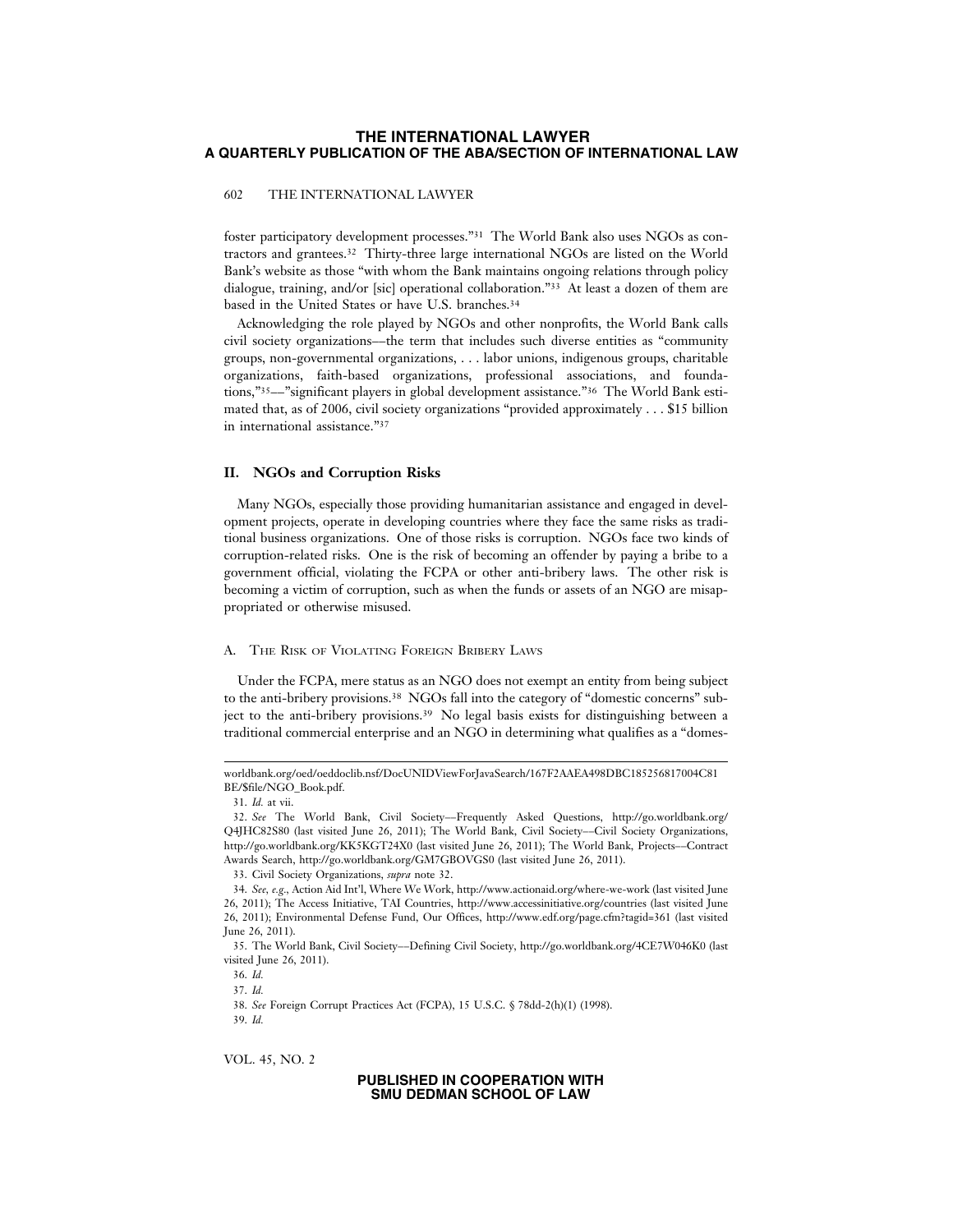### NON-GOVERNMENTAL ORGANIZATIONS 603

tic concern."40 No "carve out," "safe harbor," or other express exception exists, nor does an exception exist for an NGO that is strictly charitable in nature.<sup>41</sup>

The definition of what constitutes a "domestic concern" is broad. In addition to "any individual who is a citizen, national, or resident of the United States,"42 a "domestic concern" includes "any corporation, partnership, association, joint stock company, business trust, unincorporated organization, or sole proprietorship which has its principal place of business in the United States, or which is organized under the laws of State of the United States or a territory, possession, or commonwealth of the United States."43

Though not binding as precedent, in a recent Opinion Procedure Release the DOJ explicitly found a nonprofit organization to be a "domestic concern" subject to the terms of the FCPA's anti-bribery provisions.44 It involved "a non-profit, U.S.-based microfinance institution . . . whose mission is to provide loans and other basic financial services to the world's lowest-income entrepreneurs."45 To support its mission, the microfinance institution received grants and investments from the "United States government, other governmental . . . aid agencies and development banks, nongovernmental organizations . . . and private investors."46

Arguably, the only categorical exception may relate to whether the business of the NGO falls within the prohibitions of the FCPA's anti-bribery provisions. No clarity is provided as to whether the business that is sought to be obtained or retained must be commercial in nature or whether it extends more generally to the business of an individual or entity. What constitutes "business" under the anti-bribery provisions has yet to be clearly defined.47 Neither the language of the statute nor the legislative history provide clear guidance as to whether activities of an NGO constitute "business" as that term is used within the context of the anti-bribery provisions.

While the legislative history of the anti-bribery provisions focuses on business in the classic commercial sense,48 the legislative history also demonstrates that "the business nexus requirement [was] not to be interpreted unduly narrowly."49 "When the FCPA is

48. Reference was made to "corporate bribery." S. REP. NO. 95-114, at 4 (1977), *reprinted in* 1977 U.S.C.C.A.N. 4098, 4101.

SUMMER 2011

<sup>40.</sup> *Id.*

<sup>41.</sup> *See generally id*. § 78dd-2.

<sup>42.</sup> *Id.* § 78dd-2(h)(1)(A).

<sup>43.</sup> *Id.* § 78-2(h)(1)(B).

<sup>44.</sup> FCPA Review, 10-02 Op. Dep't of Justice 5 (2010), *available at* http://www.justice.gov/criminal/fraud/ fcpa/opinion/2010/1002.pdf. In two other opinion procedure releases, the DOJ implicitly found the nonprofit entities to be domestic concerns subject to the FCPA. *See* FCPA Review, 08-03 Op. Dep't of Justice 1 (2008), *available at* http://www.justice.gov/criminal/fraud/fcpa/opinion/2008/0803.pdf; FCPA Review, 96-01 Op. Dep't of Justice 1 (1996), *available at* http://www.justice.gov/criminal/fraud/fcpa/opinion/1996/9601.pdf. In the more recent of the two releases, the entity seeking the opinion was found to be a domestic concern. 08-03 Op. Dep't of Justice, at 1. But no reference was made to it being a non-profit. *See id.* Yet it is a matter of public record that the entity, TRACE International, Inc., is a non-profit organization. *See* Trace Int'l, About Us, https://secure.traceinternational.org/about (last visited June 26, 2011). The older opinion procedure release made no express finding that the entity seeking the opinion was a domestic concern. *See* 96-01 Op. Dep't of Justice, at 1. However, only issuers and domestic concerns are eligible to obtain an opinion pursuant to the opinion procedure release. 28 C.F.R. § 80.1 (1992).

<sup>45. 10-02</sup> Op. Dep't of Justice, *supra* note 44, at 1.

<sup>46.</sup> *Id.*

<sup>47.</sup> *See* FCPA § 78dd-2(a).

<sup>49.</sup> United States v. Kay (*Kay II*), 359 F.3d 738, 754 (5th Cir. 2004).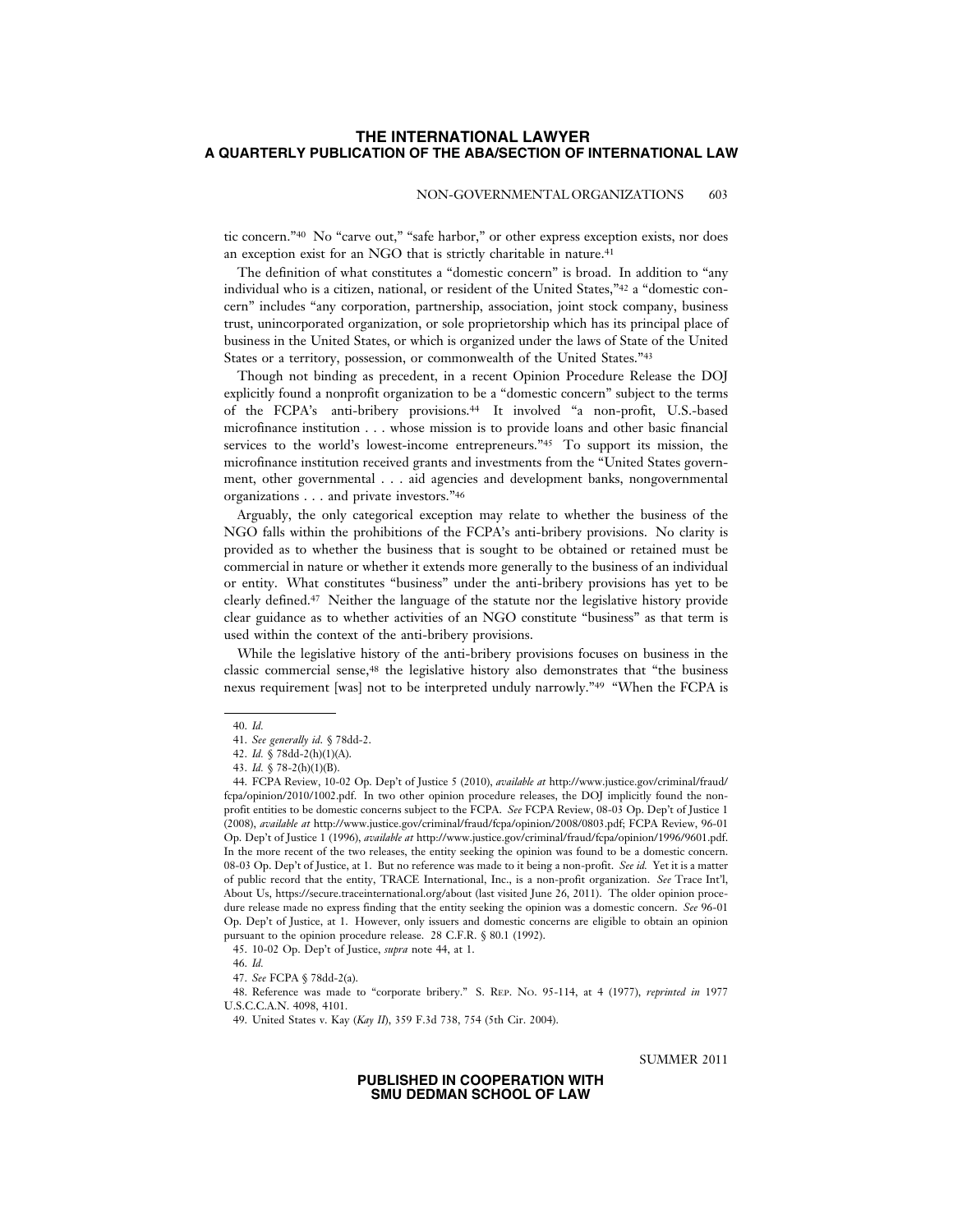### 604 THE INTERNATIONAL LAWYER

read as a whole, its core of criminality is seen to be bribery of a foreign official to induce him to perform an official duty in a corrupt manner."<sup>50</sup> The FCPA was enacted not only because foreign bribery was "morally and economically suspect, but also because it was causing foreign policy problems for the United States."51

Like the FCPA, none of the international anti-bribery conventions provides an express exception for NGOs. Of the three that the United States has ratified, the Organization for Economic Co-operation and Development Convention on Combating Bribery of Foreign Public Officials in International Business Transactions (OECD Convention),52 the Inter-American Convention Against Corruption (OAS Convention),53 and the United Nations Convention against Corruption (UN Convention),<sup>54</sup> all make reference to there being a need for a business or commercial nexus in order for the conduct to be prohibited. The OECD Convention and the UN Convention make specific reference to the prohibition applying to "the conduct of international business."55 The OAS Convention refers to the prohibition applying "in connection with any economic or commercial transaction."56

But the business nexus requirements of the most important of the international antibribery conventions, the UN and OECD Conventions,<sup>57</sup> are not narrow in scope. The UN Convention expands on what may be viewed as a more customary definition of "international business" to include "the provision of international aid" within the meaning of "the conduct of international business."58 The Interpretative Notes for the Official

55. OECD Convention, *supra* note 52, art. 1; UN Convention, *supra* note 54, art. 16.

57. The basis for giving primacy to the OECD and UN Conventions is summarized in the following:

The OECD Convention is narrowly tailored to focus specifically on bribery of foreign officials in the context of obtaining or retaining business. Given its narrow focus and its effective follow-up mechanism for ensuring active and uniform enforcement, the OECD Convention has already had a dramatic impact in a relatively short period on the number of countries actively investigating and prosecuting individuals and entities for improper inducements to foreign officials. As enforcement activity increases and as more countries accede to the OECD Convention, the body of law associated with the OECD Convention will become a principal resource for defining the international norms.

VOL. 45, NO. 2

<sup>50.</sup> *Id.* at 761.

<sup>51.</sup> *Id.* at 746.

<sup>52.</sup> Convention on Combating Bribery of Foreign Public Officials in International Business Transactions, Dec. 18, 1997, 37 I.L.M. 1 [hereinafter OECD Convention].

<sup>53.</sup> Organization of American States, Inter-American Convention Against Corruption, Mar. 29, 1996, 35 I.L.M. 724 [hereinafter OAS Convention].

<sup>54.</sup> United Nations Convention Against Corruption, Oct. 31, 2003, 43 I.L.M. 37 [hereinafter UN Convention].

<sup>56.</sup> OAS Convention, *supra* note 53, art. VIII.

Due to its global nature, and the vast number of ratifications that have already taken place, the UN Convention . . . will play the critical role in the globalization of the international norms. Initially, the UN Convention will serve to expand the scope of cooperation and prompt the adoption of domestic legislation in parts of the world less inclined to participate in the other international and anti-bribery conventions. Over time, with the exception of the OECD Convention, the UN Convention will surpass many of the regional anti-bribery conventions in becoming the focus of [future] developments.

STUART H. DEMING, THE FOREIGN CORRUPT PRACTICES ACT AND THE NEW INTERNATIONAL NORMS 306 (2d ed. 2010) (footnotes omitted).

<sup>58.</sup> Ad Hoc Committee for the Negotiation of a Convention Against Corruption, *Report on the Work of Its First to Seventh Sessions*, Addendum, art. 16, U.N. Doc. A/58/422/Add.1 (Oct. 7, 2003), *available at* https:// www.unodc.org/pdf/crime/convention\_corruption/session\_7/422add1.pdf.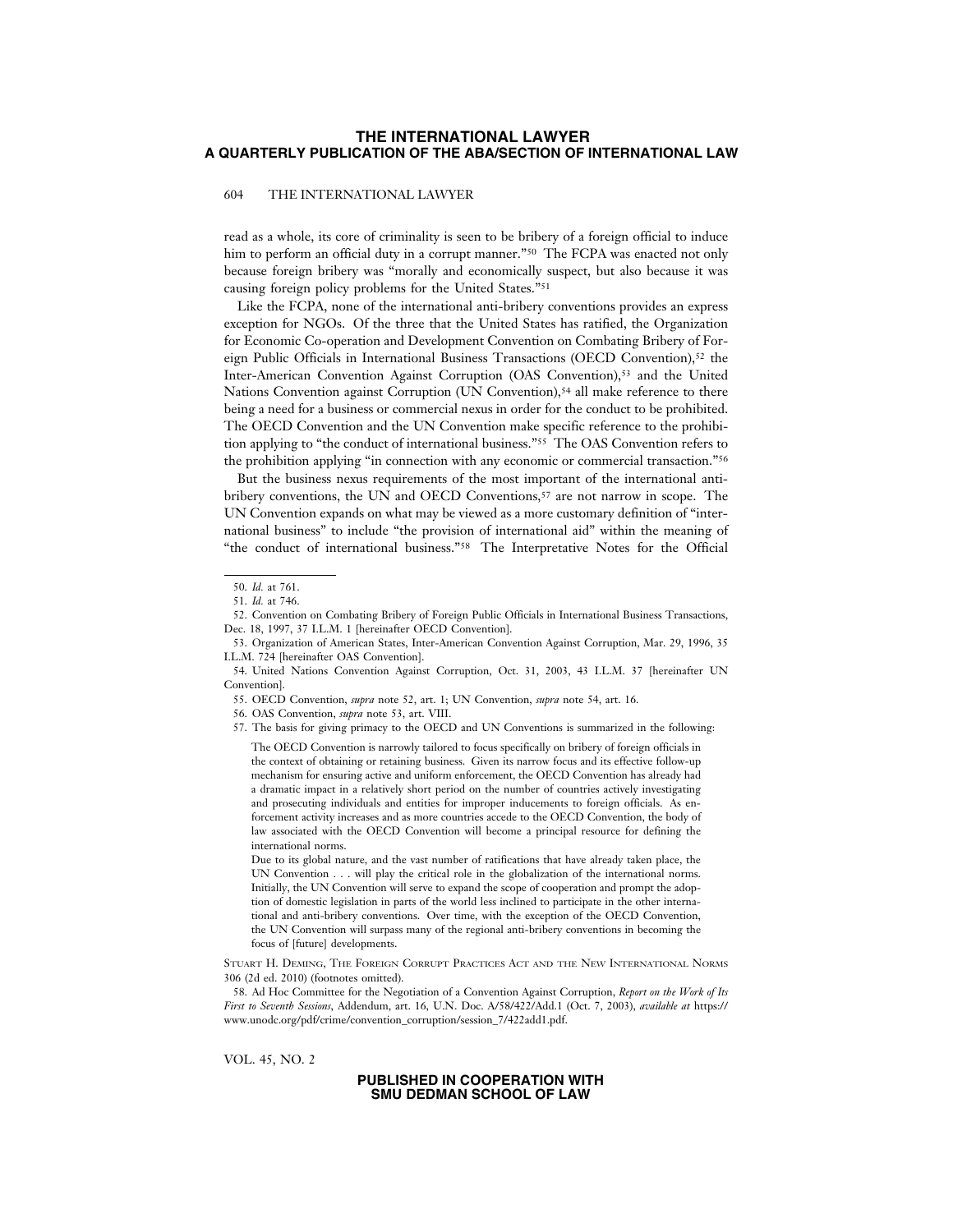#### NON-GOVERNMENTAL ORGANIZATIONS 605

Records, *Travaux Preparatoires*, of the Negotiations of the UN Convention (Interpretative Notes to the UN Convention), state that the "phrase 'the conduct of international business' is intended to include the provision of international aid."59 By its very nature, the provision of international aid includes the work of NGOs in foreign settings.

The significance of the Interpretative Notes to the UN Convention cannot be overstated. The UN Convention is the only globally negotiated anti-bribery convention that addresses the bribery of foreign officials in the conduct of international business. With 154 parties, the UN Convention has been signed and ratified by most of the world and virtually the entire developed world.60 Notable is the absence of any reservations or declarations with respect to Article 16, the prohibition on the bribery of foreign officials in the conduct of international business.61 This includes the United States.62 The absence of any reservations or declarations is also likely to influence how the implementing legislation of many countries is interpreted and applied.<sup>63</sup>

63. *See, e.g.,* United States v. Kay (*Kay II*), 359 F.3d 738, 756 (5th Cir. 2004). In determining that U.S. law fulfilled the obligations of the United States under the UN Convention without the need for implementing legislation, the Senate Report stated that "[n]o implementing legislation is required for the [UN] Convention." S. EXEC. REP. NO. 109-18, at 6 (2006), *available at* http://ftp.resource.org/gpo.gov/reports/109/ er018.109.txt. "The United States of America declares that, in view of its reservations, current United States law, including the laws of the States of United States, fulfills the obligations of the [UN] Convention for the United States." *Id.* at 10. There was no express reservation, declaration, or understanding directly addressing Article 16 of the UN Convention relating to transnational bribery. *Id*. at 9-10. U.S. ratification may thereby have implicitly broadened the construction to be applied to the business nexus requirement. Or, alternatively, the FCPA was, in effect, deemed to be already sufficiently broad to include such an interpretation. In the prepared remarks of Attorney General John Ashcroft associated with the submission of the UN Convention to the U.S. Senate for ratification, he specifically responded to a question as to the authoritative nature of the Interpretative Notes of the UN Convention. In his answer, he stated:

The Interpretative Notes for the official records (*travaux preparatoires*) preserve certain points relating to articles of the instruments that are subsidiary to the text, but nonetheless of potential interpretive importance. In accordance with Article 32 of the Vienna Convention of the Law of Treaties, to which the United States is not a party but that reflects several commonly accepted principles of treaty interpretation, preparatory work such as that memorialized in the Interpretative Notes may serve as a supplementary means of interpretation, if an interpretation of the treaty done in good faith and in accordance with the ordinary meaning given to the terms of the treaty results in ambiguity or is manifestly absurd. Thus, the Interpretive Notes, while not binding as a matter of treaty law, could be important as a guide to the meaning of terms in the Convention and Protocols.

#### *Id*. at 60.

Prior to the U.S. ratification of the UN Convention, the settlement reached in United States v. Metcalf & Eddy, Inc., No. 1:99CV12566 (D. Mass., filed Dec. 14, 1999), *reprinted in* 5 FCPA REP. 2d 699., 749, suggested that the FCPA's anti-bribery provisions might extend to the provision of international assistance. In *Metcalf & Eddy, Inc*., in providing foreign assistance to Egypt, USAID awarded contracts to Metcalf & Eddy, a

SUMMER 2011

<sup>59.</sup> *Id.*

<sup>60.</sup> UN Convention, *supra* note 54. The one notable exception is Germany. But Germany is a party to the OECD Convention and has been active in the enforcement of its anti-bribery legislation. *See* FRITZ HEI-MANN, GILLIAN DELL & KELLY MCCARTHY, PROGRESS REPORT 2011: ENFORCEMENT OF THE OECD ANTI-BRIBERY CONVENTION 5 (Transparency International 2011), *available at* http://www.transparency.org/ global\_priorities/international\_conventions. For the status of the UN Convention, *see* United Nations Treaty Collection, United Nations Convention against Corruption, http://treaties.un.org/Pages/ViewDetails.aspx? src=IND&mtdsg\_no=XVIII-14&chapter=18&lang=en (last visited Aug. 26, 2011).

<sup>61.</sup> *See* UN Convention, *supra* note 54.

<sup>62.</sup> *Id.*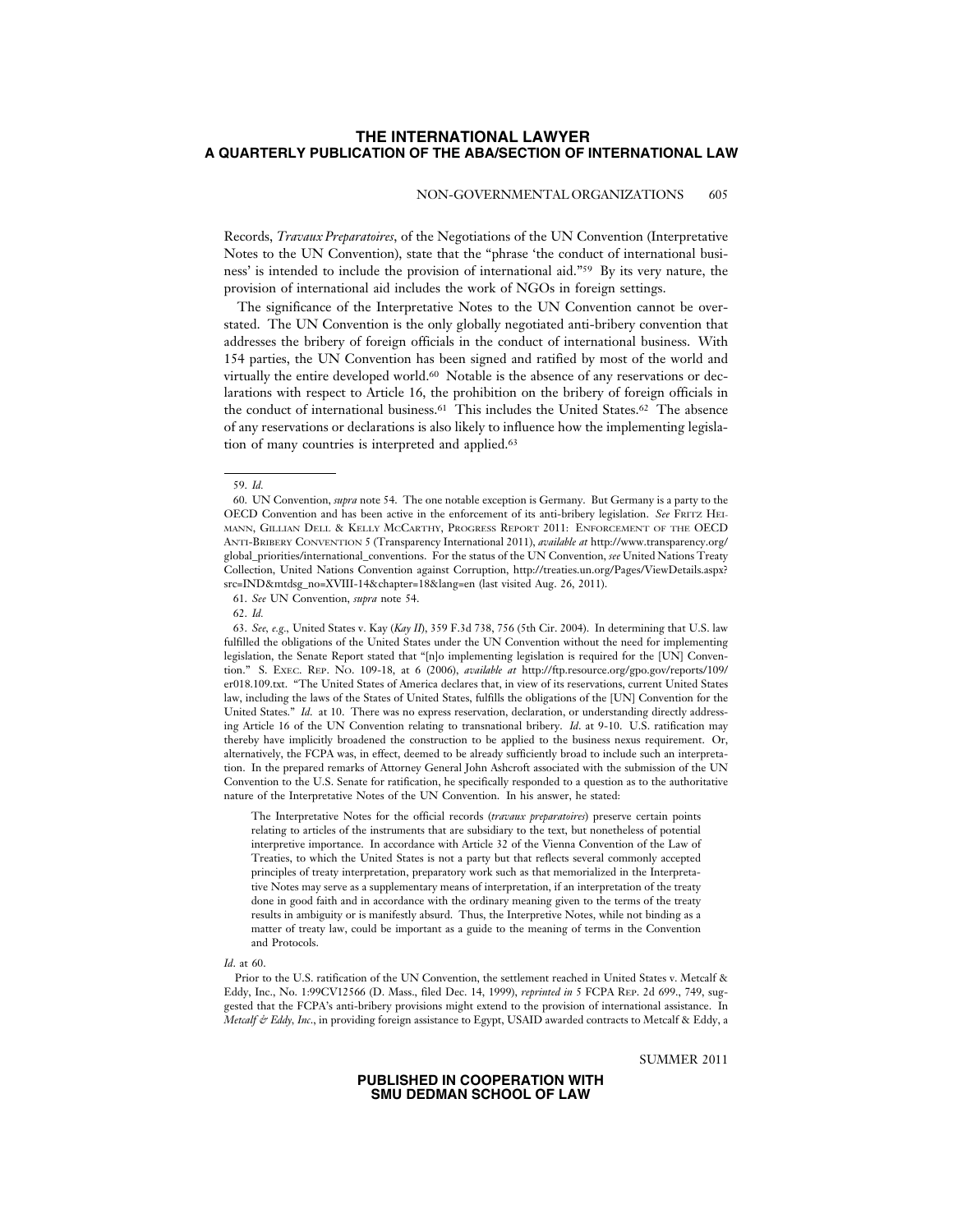### 606 THE INTERNATIONAL LAWYER

In terms of the OECD Convention, the OECD Working Group on Bribery in International Business Transactions (OECD Working Group) has "recommend[ed] that Canada amend its foreign bribery offence so that it is clear that it applies to bribery in the conduct of all international business, not just business 'for profit.'"64 Under Canada's Corruption of Foreign Public Officials Act "'business' means any business, profession, trade, calling, manufacture or undertaking of any kind carried on in Canada or elsewhere for profit."65 The OECD Working Group emphasized that the OECD Convention "does not distinguish between 'for profit' and 'not for profit' business transactions."66 It went on to explain:

Article 1 of the [OECD] Convention applies to bribery of a foreign public official "in order to retain business *or other improper advantage*" . . . The [OECD] Convention does not limit its scope to transactions that are profitable, and specifically includes benefits to the briber other than pecuniary gain. [T]he Convention applies to bribery by "any person" under Article 1, and "legal persons" under Article 2, without any qualification that the business carried out by the person or [the] nature of the legal person is or is not for profit. [Otherwise] . . . numerous organisations that, while not set up to make a profit for themselves, might still bribe in order to secure business, including state owned and controlled enterprises.67

The Council of Europe Criminal Law Convention (CoE Convention),68 one of the other major international anti-bribery conventions, contains no business nexus requirement. It requires parties to the CoE Convention to adopt "legislation and other measures as may be necessary to establish as criminal offences under its domestic law . . . [the bribery of] a public official of any other State."69 The Explanatory Report to the CoE Convention emphasizes that there is "no restriction as to the context in which the bribery of the foreign official occurs."70 Significantly, most Western and Eastern European coun-

69. *Id.* art. 5.

VOL. 45, NO. 2

U.S. company, for the construction, operation, and maintenance of wastewater treatment facilities for a local unit of government in Egypt. The chairman of the local unit of government did not participate in the evaluation of bidders for further work on the wastewater treatment facilities. But officials of Metcalf & Eddy knew that the chairman could influence his subordinates who were involved in the evaluation process and that the chairman could make his preferences known to USAID officials involved with awarding the contracts. Metcalf & Eddy provided the chairman and his wife and children with two trips in first class to the United States, which included travel to tourist destinations. He was also paid cash per diems despite having already been paid in advance for the trips.

<sup>64.</sup> OECD WORKING GROUP ON BRIBERY, PHASE 3 REPORT ON CANADA 4 (Mar. 18, 2011), *available at* http://www.oecd.org/document/46/0,3746,en\_2649\_37447\_44572654\_1\_1\_1\_37447,00.html [hereinafter OECD Phase 3 Report on Canada]. The perspective of the OECD Working Group is particularly significant. It is the body that was principally responsible for drafting and negotiating the provisions of the OECD Convention.

<sup>65.</sup> Corruption of Foreign Officials Act, 1998 S.C., ch. 34, § 2, *available at* http://www.justice.gc.ca/eng/ dept-min/pub/cfpoa-lcape/guide.pdf.

<sup>66.</sup> OECD Phase 3 Report on Canada, *supra* note 64, at 10, ¶ 17.

<sup>67.</sup> *Id.* at 11, ¶ 21 (emphasis in original and footnote omitted).

<sup>68.</sup> Criminal Law Convention on Corruption, Jan. 27, 1999, Europ. T.S. No. 173, 38 I.L.M. 505.

<sup>70.</sup> Criminal Law Convention on Corruption Explanatory Rep., art. 5, Jan. 27, 1999, E.T.S. No. 173, *available at* http://conventions.coe.int/treaty/en/Reports/Html/173.htm.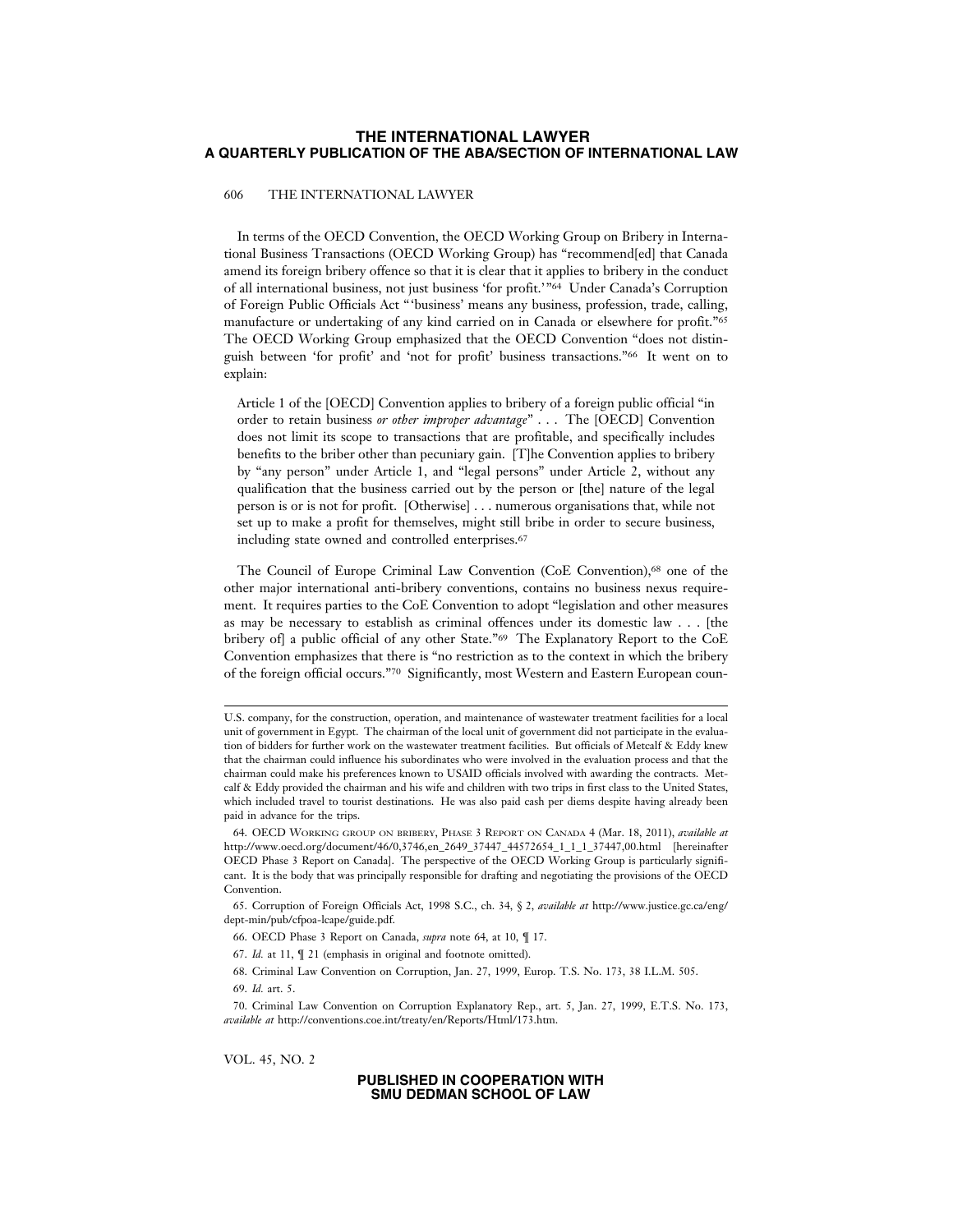#### NON-GOVERNMENTAL ORGANIZATIONS 607

tries, including the United Kingdom, France, Switzerland, and Spain, have ratified the CoE Convention.71

In general, mere status as an NGO or a nonprofit organization is not likely to insulate an entity from the prohibitions of the FCPA and other foreign bribery laws. Moreover, many NGOs and nonprofit organizations compete directly against traditional for-profit organizations for USAID, World Bank, UNDP, and other entities' contracts and grants. Indeed, activities of nonprofit organizations are often similar to or interchangeable with those of for-profit organizations.72 As a result, NGOs and nonprofit organizations should be presumed to be fully subject to the anti-bribery provisions of the FCPA and other foreign bribery laws.

The facts and circumstances of a particular situation will ultimately determine whether all of the elements necessary for an FCPA or other foreign bribery law violation are present. Whether corrupt intent can be established is likely to be the critical factor.<sup>73</sup> But until a well-founded determination is made that the elements required for a violation cannot be met, an NGO must be presumed to be subject to the terms of the FCPA's antibribery provisions and its foreign counterparts.

#### 1. *Risks Factors*

How often do NGOs face corruption risks associated with violating foreign bribery laws and what factors determine these risks? In a limited survey of international NGOs (the survey),<sup>74</sup> the answers to the first question ranged from "never" to "all the time."<sup>75</sup> The

75. *Id.*

SUMMER 2011

<sup>71.</sup> Criminal Law Convention on Corruption, *supra* note 70 (charting signatures and ratifications). Though the United States has not ratified the CoE Convention, it is a signatory. *Id*.

<sup>72.</sup> For example, the work of medical organizations, educational institutions, and adoption agencies is performed by both for-profit and nonprofit organizations. Nonprofits and NGOs with high pay scales for senior officials are also less likely to be perceived as being entirely charitable or humanitarian in nature. According to a *USA TODAY* review, "[flour chief executives whose government-funded non-profit corporations are paid to deliver U.S. foreign assistance earned more than half a million dollars in 2007." Ken Dilanian, *Review: High Salaries for Aid Group CEOs*, USA TODAY, Sept. 1, 2009, http://www.usatoday.com/news/world/2009- 08-31-us-aid-groups\_N.htm; *see also* Barrett, *supra* note 19 (listing salaries of the CEOs of the ten largest U.S. charitable organizations). The highest paid CEOs on the list are the President of American Cancer Society, at \$1.3 million, and of United Way, at \$715,000. In 2010, President of the American Red Cross received \$995,718 in pay while the CEO of AED in 2009 was paid over \$870,000 in total compensation. *See* Charity Navigator, American Red Cross Rating, http://www.charitynavigator.org/index.cfm?bay=search.summary& orgid=3277 (last visited June 22, 2011); CEO Update, 2011 Executive Compensation in Associations, http:// www.ceoupdate.com/articles/articleDetails.htm?articleid=1720 (last visited June 22, 2011).

<sup>73.</sup> As the degree to which a nonprofit organization's work is providing non-commercial humanitarian relief increases, the likelihood that an inducement will not be perceived as having the requisite corrupt intent also increases. A poignant example of the latter is a situation where payments are made to facilitate the movement of medical supplies or food to people in danger. The payment arguably falls within the duress exception that U.S. law and, especially, other common law jurisdictions generally recognize. *See, e*.*g*., DEM-ING, *supra* note 57, at 15. Practical realities associated with a jury trial may also bear upon the exercise of prosecutorial discretion in such a situation.

<sup>74.</sup> Survey of NGOs and Other Nonprofit Organizations on the Issue of Corruption and Anticorruption Compliance (Jan. 2011-Feb. 2011) [hereinafter Survey] (data on file with the authors). The survey was conducted by one of the authors on the condition that the information provided, as well as its source, would remain confidential. For the purpose of anonymity, survey participants will be referenced hereinafter as "Participant 1," "Participant 2," etc. when information obtained from a participant is referenced.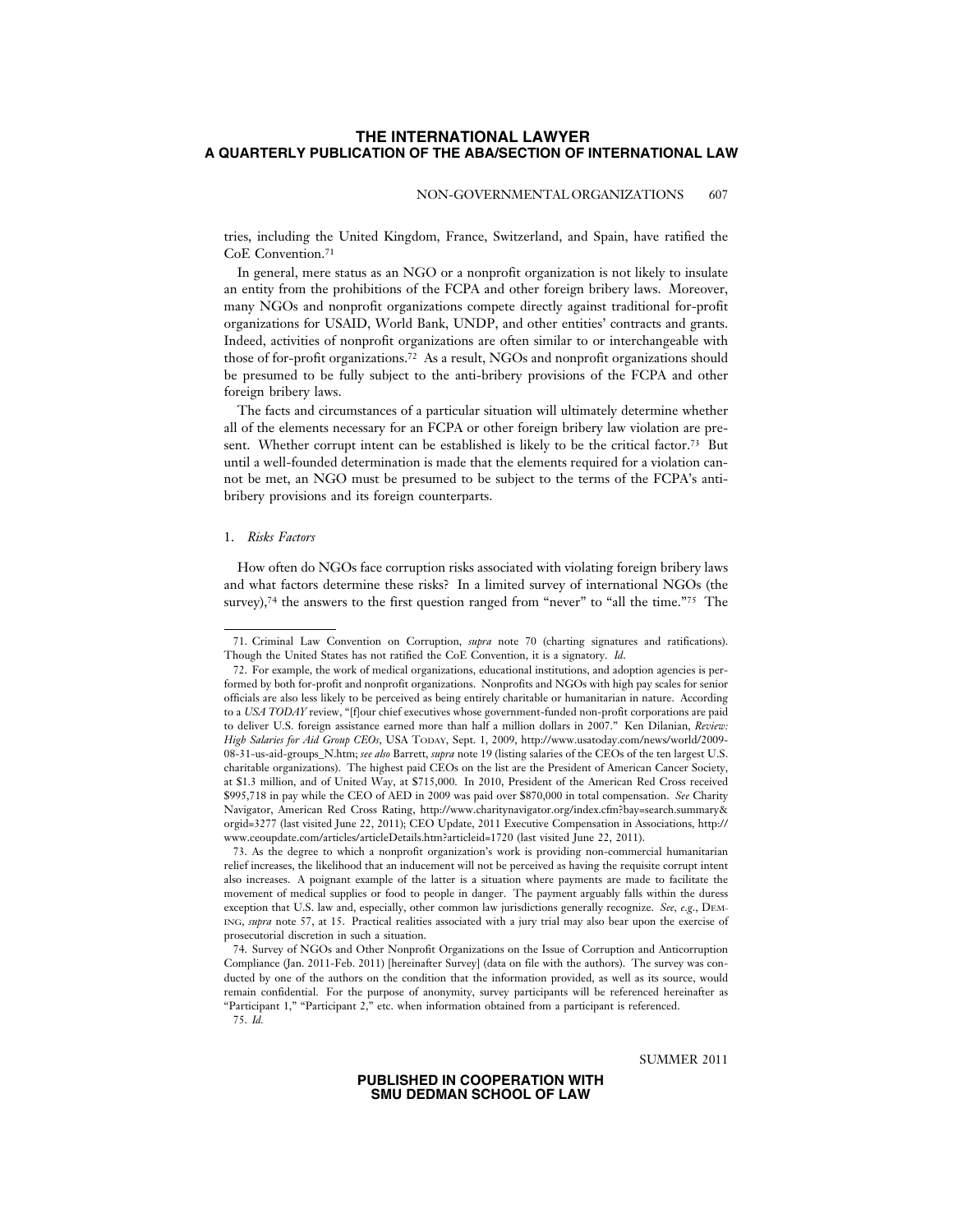### 608 THE INTERNATIONAL LAWYER

factors that were determinative of an NGO's exposure to bribery risks include the nature of its activities, the countries it operates in, the structure of the organization, the pattern of communication with its field offices, and the level of internal reporting and other internal controls.76

The nature of an NGO's activities is the most important factor in determining whether it will face significant bribery risks. An NGO that conducts, for example, environmental or conservation programs, provides education and vocational training, or organizes camps for children would be at a lower risk of violating the FCPA and its counterparts than an NGO involved with providing humanitarian aid or relief and development services. It matters little that both NGOs might be operating in the same high-corruption country. In contrast to a situation where an NGO sends experts, volunteers, and others to do the work and provide services, much greater opportunities are afforded to local government officials to demand improper payments when an NGO is distributing or awarding certain assets or funds.

The general level of corruption in a country raises a red flag.<sup>77</sup> In countries where corruption is a way of life, local culture may be highly tolerant of graft, even tacitly approving of it as a means of survival. An NGO's indigenous staff or its local partners may not see a problem with paying bribes, especially small ones, like facilitating payments, to "keep things moving."78 As one survey participant noted, "[b]ribes may be paid on our behalf by local partners but we do not have an ability to monitor them."79 Local employees and partners may also be highly susceptible to conflicts of interests. They may be subject to influence by family members, by tribal or ethnic groups, or by other relationships that may not be easy to discern. This may lead to the second type of corruption risks: the misappropriation or misuse of the funds and resources of an NGO.80

Whether an NGO operates in a country perceived as being very corrupt is not,<sup>81</sup> by itself, determinative of whether an NGO becomes subject to bribery demands. Though a country's level of corruption certainly raises concerns as to possible corruption risks involved in operating in that country, it does not necessarily mean that the bribery risks are imminent. Two of the survey participants, an NGO engaged in environmental projects in a number of developing countries and an NGO working with young people and families on educational, recreational, and other similar programs in a multitude of countries, have never encountered demands for corrupt payments.82 On the other hand, another survey

VOL. 45, NO. 2

<sup>76.</sup> *Id.*

<sup>77. &</sup>quot;[I]n general, a red flag is a set of facts that, in a given context, would prompt a reasonable person to have a basis for concern as to whether prohibited conduct took place or is intended or likely to occur." DEMING, *supra* note 57, at 654.

<sup>78.</sup> Survey, *supra* note 74, Participants 1 & 2.

<sup>79.</sup> *Id.* Participant 2.

<sup>80.</sup> *See infra* Part II.2.

<sup>81.</sup> Transparency International's (TI) annual surveys and indexes can be very helpful in assessing risks. TI's Corruption Perceptions Index identifies and compares countries based on the perception of corruption in a particular country. Transparency Int'l, Corruption Perceptions Index, http://www.transparency.org/policy\_research/surveys\_indices/cpi (last visited June 22, 2011). TI's Bribe Payers Index provides a breakdown by sector in terms of relative degree of perceived corruption. Transparency Int'l, Transparency International's Bribe Payers Index, http://www.transparency.org/policy\_research/surveys\_indices/bpi (last visited June 22, 2011).

<sup>82.</sup> Survey, *supra* note 74, Participants 4 & 5.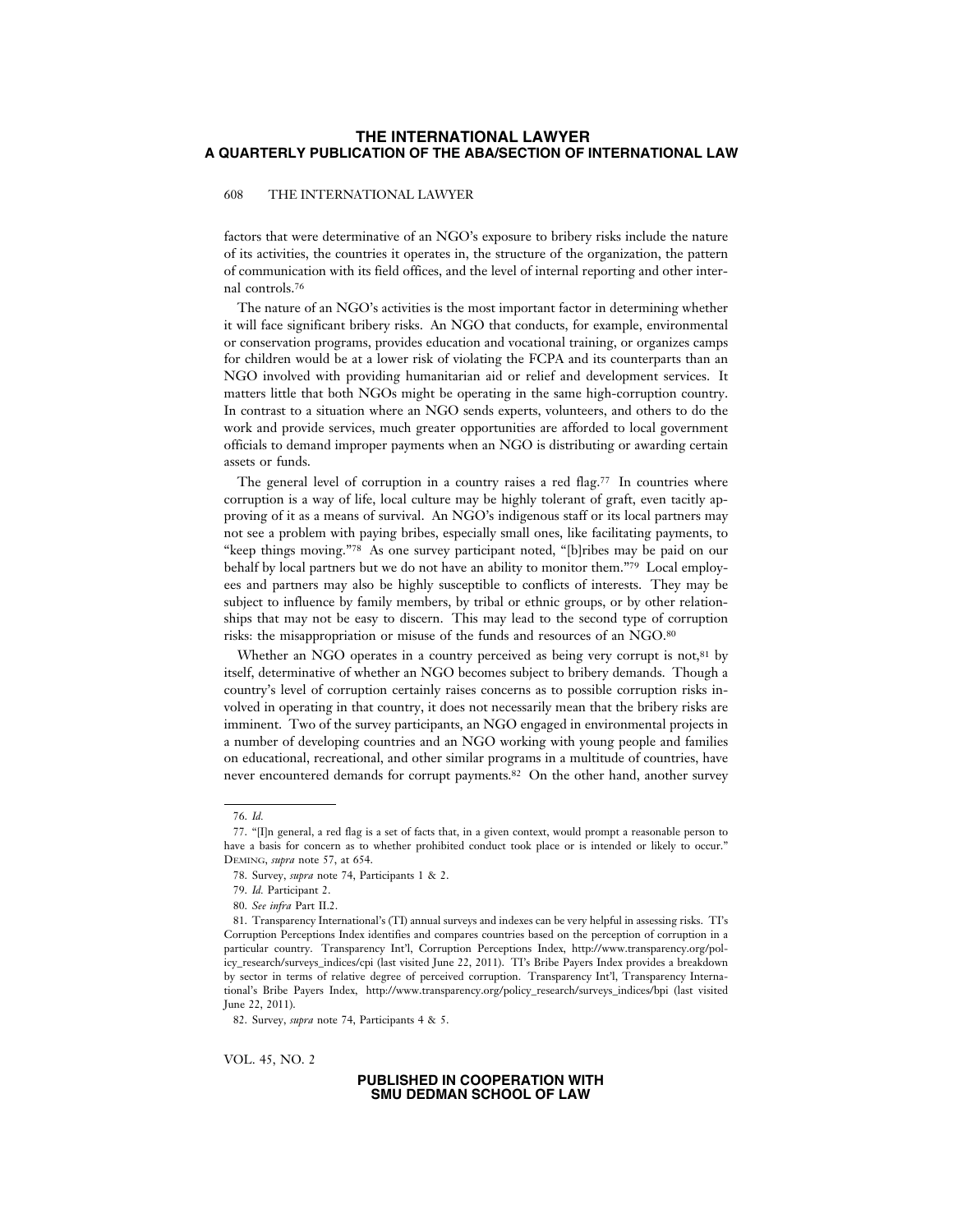### NON-GOVERNMENTAL ORGANIZATIONS 609

participant stated, "every country we work in generates corruption-related concerns."83 Generally, the survey participants most frequently named African countries, Afghanistan, and Pakistan as the most difficult places in which to operate in terms of corruption risks.

The structure of the organization also plays a role in determining the level of risk of violating foreign bribery laws. More centralized NGOs with reasonable oversight by their headquarters appear to have lower risks than NGOs with a highly decentralized structure.84 This is particularly so where the NGO has a multitude of foreign offices with significant autonomy that are staffed, for the most part, with local employees.<sup>85</sup> Similarly, NGOs relying heavily on indigenous NGOs to carry out their activities face greater chances of violating foreign bribery laws than NGOs that employ expatriates, at least in management positions.86

Moreover, organizational structure influences patterns of communication between the headquarters and field offices. To reduce their risk, some NGOs actively pursue collecting compliance-related information and investigate complaints.87 But in highly decentralized NGOs, local offices have significant autonomy which extends, among other things, to what issues are reported to headquarters. Most problems are supposed to be addressed at the local level. As a result, headquarters may rarely hear compliance-related concerns from the field offices.88 If they do learn of them, it is several months later and often too late for headquarters to intervene.<sup>89</sup> No common practice appears to exist among NGOs on the related issues of internal reporting and internal controls.

### 2. *Types of Risks*

The types of risks of violating foreign bribery laws faced by international NGOs vary according to the country and activities involved. Some organizations have to deal mostly with requests for what are often referred to as facilitating or expediting payments for such things as having documents approved, goods released by customs, or a license for a vehicle issued or renewed.90 Facilitating payments, typically relatively small in amount, are bribes "the purpose of which is to expedite or to secure the performance of a routine governmental action by a foreign official . . . "91 Under the FCPA, such payments are not prohib-

86. *Id.* Participant 3. 87. *Id.*

SUMMER 2011

<sup>83.</sup> *Id.* Participant 1.

<sup>84.</sup> *Id.* Participant 2.

<sup>85.</sup> *Id.*

<sup>88.</sup> *Id.* Participants 1 & 3.

<sup>89.</sup> *Id.* 90. *Id.* Participant 1.

<sup>91.</sup> Foreign Corrupt Practices Act (FCPA), 15 U.S.C. § 78dd-1(b), 2(b), 3(b) (1998). The FCPA further defines "routine governmental action" as:

an action which is ordinarily and commonly performed by a foreign official in—

<sup>(</sup>i) obtaining permits, licenses, or other official documents to qualify a person to do business in a foreign country:

<sup>(</sup>ii) processing governmental papers, such as visas and work orders;

<sup>(</sup>iii) providing police protection, mail pick-up and delivery, or scheduling inspections associated

with contract performance or inspections related to transit of goods across country;

<sup>(</sup>iv) providing phone service, power and water supply, loading and unloading cargo, or protecting perishable products or commodities from deterioration; or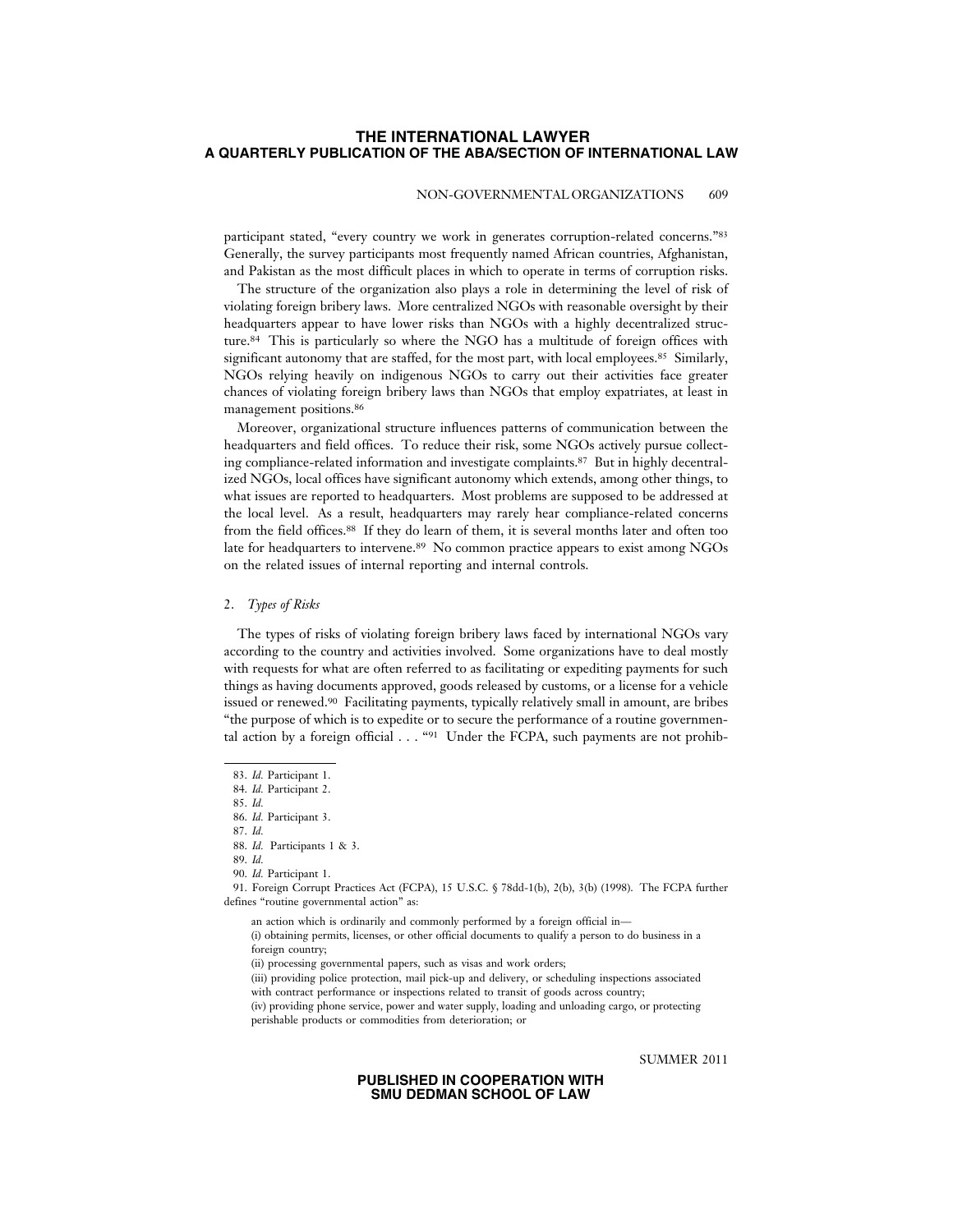### 610 THE INTERNATIONAL LAWYER

ited.92 But other foreign bribery laws, such as the Bribery Act 2010 adopted by the United Kingdom (UK Bribery Act), do not contain exceptions for facilitating payments.<sup>93</sup> Thus, authorities in the United Kingdom may prosecute a U.S.-based NGO with a U.K. branch for facilitating payments in a third country.94

Other NGOs may see more serious extortionist demands, for example, from police or military at road checkpoints for the right to proceed further into the territory with humanitarian assistance or from local officials or tribal leaders eager to receive "their" share of food or other assistance.95 While some checkpoint demands may be satisfied with a payment as small as a twenty-dollar bill,<sup>96</sup> other bribery requests may involve significant amounts of goods or money.97

Some NGOs encounter even greater bribery demands.98 Anecdotal information indicates that occasionally, some NGOs get requests from senior government officials to pay significant bribes for the right to operate in their country. Though such demands are usually withdrawn, especially when major donors like USAID or the World Bank get involved, the mere existence of such demands is reflective of the gravity of corruption-related risks for NGOs.

#### B. THE RISK OF BECOMING A VICTIM OF CORRUPTION

Despite the general unease among international NGOs regarding possible FCPA violations, outright requests for bribes do not appear to be their main corruption-related concern.99 Most NGOs' primary compliance concerns are related to corruption in their programs and activities, such as diversion of aid,<sup>100</sup> misuse of funds,<sup>101</sup> fraud in procure-

94. Aside from the compliance concerns, practical reasons may justify the need to ensure that even facilitating payments are prohibited. Keep in mind that a host country considers a facilitating payment a bribe. In many countries, NGOs can become the focal point of threats and various forms of retaliation by the host government or groups that may resent or fear their presence. *See, e*.*g*., Center for the Development of Democracy and Human Rights, Report Prepared for the 4th Round of EU-Russia Consultations on Human Rights, *Deteriorating Situation of NGOs and Infringement of the Right to Association in Russia* (Nov. 2006), *available at* http://www.europarl.europa.eu/meetdocs/2004\_2009/documents/dv/centerfordevelopment\_/centerfor development\_en.pdf; *Uzbek N*.*G*.*O*.*s Under Threat*, VOANEWS.COM, July 28, 2006, http://www.voanews. com/policy/editorials/a-41-2006-07-31-voa1-83105557.html.

VOL. 45, NO. 2

<sup>(</sup>v) actions of a similar nature.

*Id.* § 78dd-2(h)(4)(A).

<sup>92.</sup> *Id.* § 78dd-1(a), 2(a), 3(a).

<sup>93.</sup> Bribery Act 2010, c. 23 (U.K.), *available at* http://www.legislation.gov.uk/ukpga/2010/23/contents.

<sup>95.</sup> Survey, *supra* note 74, Participant 1.

<sup>96.</sup> *Id.* Participant 2.

<sup>97.</sup> Theoretically, even a twenty-dollar payment can get an NGO in trouble. It would be a legal violation in the host country. For many countries, like the United Kingdom, that do not allow facilitating payments, it would also be a violation. The circumstances of the road checkpoint situation may also not fall within the FCPA's exception for facilitating payments. *See* FCPA 15 U.S.C. § 78dd-2(b) (1998). The particular facts will dictate whether the circumstances fall within the category of expediting or securing "the performance of a routine governmental action." *Id*. § 78dd-2(b), (f)(3).

<sup>98.</sup> Survey, *supra* note 74, Participant 1.

<sup>99.</sup> *Id.* Participant 3.

<sup>100.</sup> *Id.* Participants 2 & 3.

<sup>101.</sup> *Id.*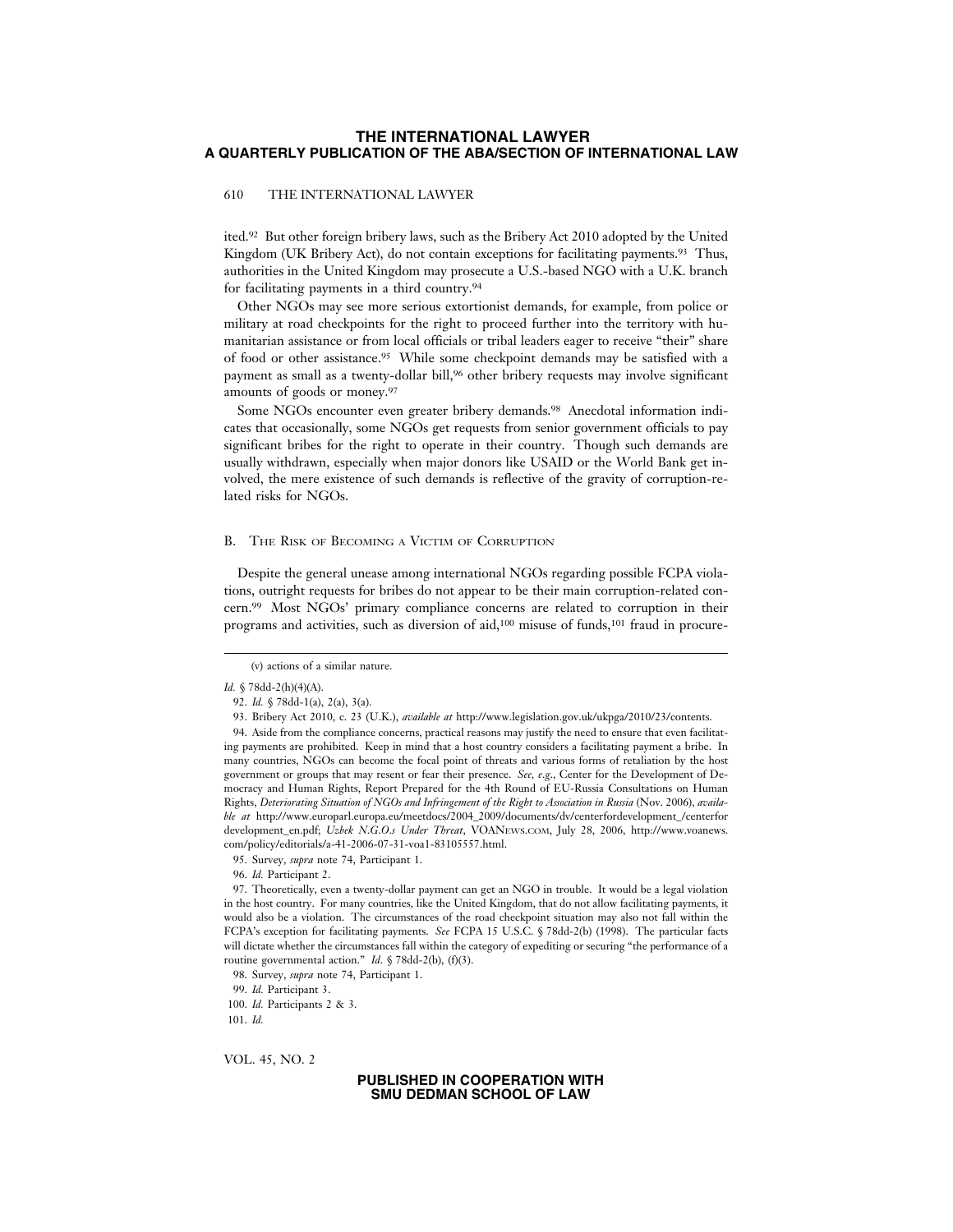### NON-GOVERNMENTAL ORGANIZATIONS 611

ment,<sup>102</sup> fraud in reporting documents, and accounting irregularities.<sup>103</sup> The consequences of corruption in these areas can be even more daunting for NGOs than the prospect of an enforcement action for an FCPA or other foreign bribery law violation.

Diversion and misuse of aid, when food, medicines, construction materials, and other items are sold for cash or otherwise embezzled or misused, occur frequently in international assistance programs. For example, the Global Fund to Fight AIDS, Tuberculosis and Malaria (Global Fund), financed by the United Nations, many national governments and private organizations,104 came to the spotlight in January 2011 after the Global Fund Inspector General's report revealed that "as much as two thirds" of the Global Fund's grants in Djibouti, Mali, Mauritania, and Zambia had been "eaten up by corruption."105 The Associated Press story that broke the news cited forged or non-existing receipts for "training events," forged signatures on travel and lodging claims, questionable bookkeeping, and outright theft.106 Subsequent audits uncovered more violations in other Global Fund programs. To date, the total amount of money lost to corruption stands at nearly \$53 million.107 In a recent case involving World Vision, a large California-based NGO subcontracting for a USAID project in Liberia, two of the organization's Liberian managers diverted ninety-one percent of USAID-funded humanitarian aid for their personal benefit.108 As a result, USAID was defrauded of \$1.9 million.109 An anonymous tip prompted an internal audit that uncovered the problem; both managers were later charged and convicted of fraud.110 World Vision had to reimburse USAID for the misappropriated funds.111

According to one survey participant, fraud in reporting and accounting irregularities may range in scope from several hundred dollars to much greater amounts involving wellcoordinated and systemic fraud schemes.112 The same is true about corruption and fraud in procurement, which may include collusion, favoritism, lack of transparency, fictitious bidders, bogus vendors, fake tender processes, overpricing, conflicts of interest, and lack

109. Press Release, Dep't of Justice, *supra* note 108.

110. Press Release, Dep't of Justice, Former Humanitarian Workers Each Sentenced to 142 Months in Prison for Defrauding USAID of \$1.9 Million (Apr. 26, 2011), *available at* http://www.justice.gov/opa/pr/ 2011/April/11-crm-525.html.

111. *Id.*

SUMMER 2011

<sup>102.</sup> *Id.* Participants 3 & 4.

<sup>103.</sup> *Id.* Participants 2, 3 & 4.

<sup>104. &</sup>quot;The Global Fund is a unique, public-private partnership and international financing institution dedicated to attracting and disbursing additional resources to prevent and treat [several diseases]." The Global Fund, About the Global Fund, http://www.theglobalfund.org/en/about/ (last visited June 5, 2011). The Global Fund provides billions of dollars in assistance to developing countries. *Id.*

<sup>105.</sup> *AP: Fraud Plagues Global Health Fund*, CBS NEWS, Jan. 24, 2011, http://www.cbsnews.com/stories/ 2011/01/24/world/main7277776.shtml.

<sup>106.</sup> *Id.*

<sup>107.</sup> John Heilprin, *Global Fund Rethinks Transparency Policy after Corruption Scandal*, HUFFINGTON POST, May 10, 2011, http://www.huffingtonpost.com/2011/05/10/global-fund-transparency\_n\_860004.html.

<sup>108.</sup> Press Release, Dep't of Justice, Former Humanitarian Workers Convicted for International Fraud Scheme (Nov. 16, 2010), *available at* http://www.justice.gov/opa/pr/2010/November/10-crm-1305.html; Nedra Pickler, *Workers Charged with Stealing US Aid to Liberia*, NEWSVINE.COM, June 4, 2009, http:// www.newsvine.com/\_news/2009/06/04/2895439-workers-charged-with-stealing-us-aid-to-liberia.

<sup>112.</sup> Survey, *supra* note 74, Participant 2.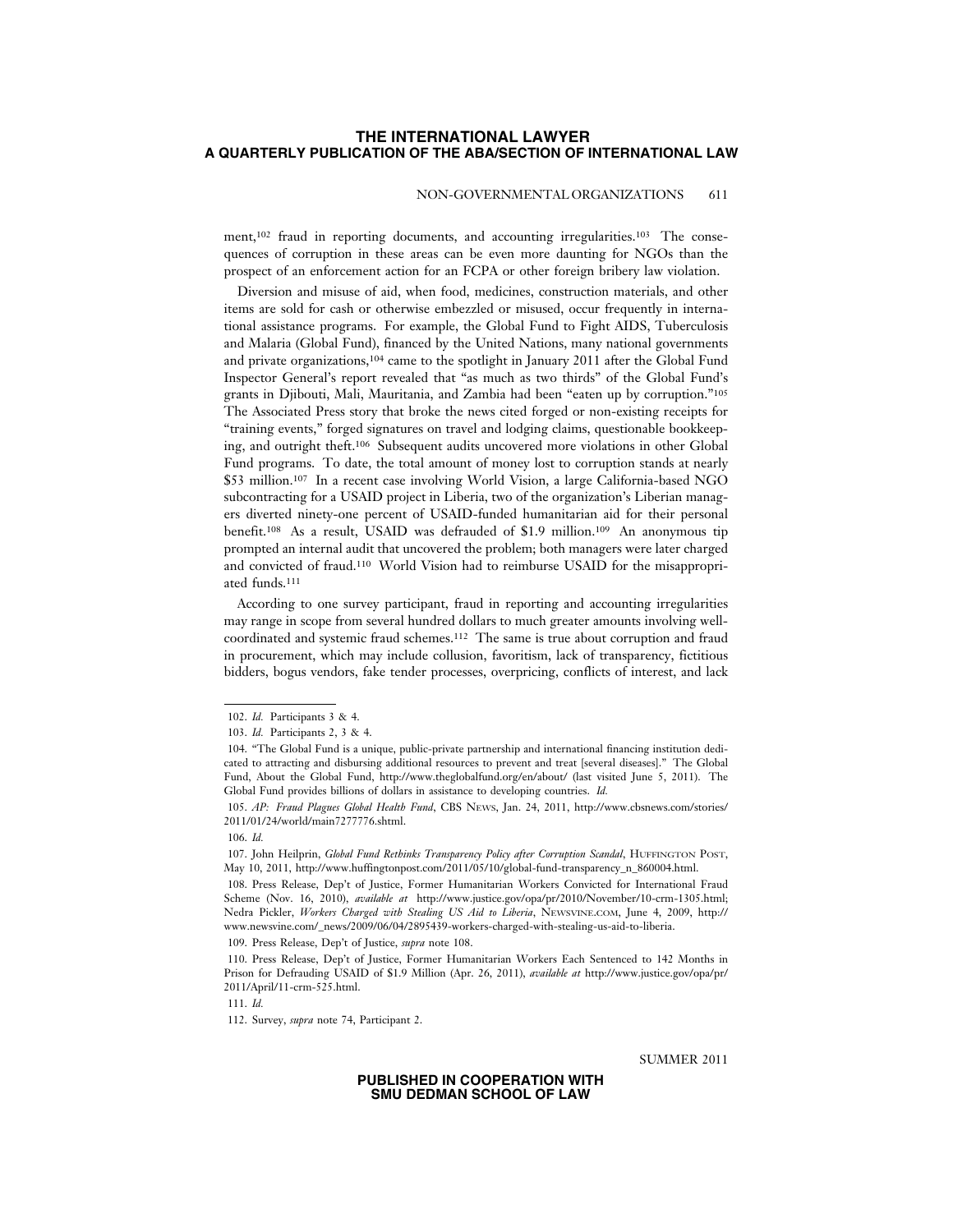### 612 THE INTERNATIONAL LAWYER

of competition.113 Not infrequently, fraud is committed by the local employees or partners in collusion with local government officials. An example is the Academy for Educational Development (AED) programs in Afghanistan and Pakistan that caused USAID to suspend AED and the Global Fund's projects in several African countries where local nonprofits fared no better, in terms of corruption and fraud, than government entities.<sup>114</sup>

The consequences of this kind of corruption for NGOs are difficult to overstate. In December 2010, USAID suspended AED after uncovering "serious corporate misconduct, mismanagement, and a lack of internal controls that raise[d] serious concerns of corporate integrity."115 USAID undertook a review of every program associated with AED.116 AED's suspension prevented it from bidding on or receiving any further awards from the U.S. government.<sup>117</sup> As a result, on March 3, 2011, after nearly fifty years in existence, thousands of development projects, and hundreds of millions of dollars in USAID funds, AED announced that it would sell its assets and dissolve itself.118 A single program termination was sufficient to bring the organization down.119

# C. CORRUPTION-RELATED RISKS: TRADITIONAL BUSINESS ORGANIZATIONS V. **NGOs**

Do NGOs face the same corruption-related risks as more traditional forms of business organizations? The answer is both yes and no. Obviously, both types of entities are sub-

VOL. 45, NO. 2

<sup>113.</sup> Robert Appleton, Office of the Inspector General, Presentation on Fraud, Misappropriation and Financial Abuse in Global Fund Grant Programs and the Role of the LFA (Nov. 2010), *available at* http:// www.theglobalfund.org/documents/lfa/workshops/2010november/

LFA\_FraudAbuseInGFGrants\_Presentation\_en.pdf.

<sup>114.</sup> Dana Hedgpeth & Josh Boak, *USAID Suspends District-Based Nonprofit AED from Contracts amid Investigation*, WASHINGTON POST, Dec. 8, 2010, http://www.washingtonpost.com/wp-dyn/content/article/2010/ 12/08/AR2010120807665.html; Office of the Inspector General, Country Audit of Global Fund Grants to Zambia, Audit Report No: GF-OIG-09-15 (Oct 5, 2010), *available at* http://www.theglobalfund.org/documents/oig/GF\_CountryAudit-GF-Grants-Zambia\_Report-GF-OIG-09-015.pdf. The audit focused on three government agencies and one nonprofit organization, the Christian Health Association of Zambia, and identified "significant financial management and control weaknesses, episodes of misappropriation and fraud, and losses of grant funds" in all four recipients of the Global Fund's grants in Zambia. *Id*.

<sup>115.</sup> Press Release, USAID, USAID Suspends Academy for Educational Development from Receiving New U.S. Government Awards (Dec. 8, 2010), *available at* http://www.usaid.gov/press/releases/2010/ pr101208.html.

<sup>116.</sup> *Id.*

<sup>117.</sup> *Id.*

<sup>118.</sup> Press Release, AED, Statement from the AED Chairman of the Board, Edward W. 'Peter' Russell to AED Staff (Mar. 3, 2011), *available at* http://www.aed.org/News/AED-to-Seek-Orderly-Acquisition-and-Transfer-of-its-Programs-and-Assets.cfm. AED sought a single purchaser and in early June 2011, it was announced that "FHI and AED have signed an asset purchase agreement for FHI to acquire the programs, expertise, and other assets of AED," with the acquisition to be completed "within the next month, ensuring that projects continue uninterrupted." Press Release, AED, FHI and AED Sign Asset Purchase Agreement (June 8, 2011), *available at* http://www.aed.org/News/Releases/asset-purchase-agreement.cfm. FHI is a "global health and development organization." FHI, Who We Are, http://www.fhi.org/en/AboutFHI/index.htm (last visited June 13, 2011).

<sup>119.</sup> Press Release, AED, AED Pursuing Orderly Transfer and Sale of Its Programs and Assets to a Single Acquirer (Mar. 10, 2011), *available at* http://www.aed.org/News/Releases/aed-pursuing-orderly-transfer-andsale.cfm.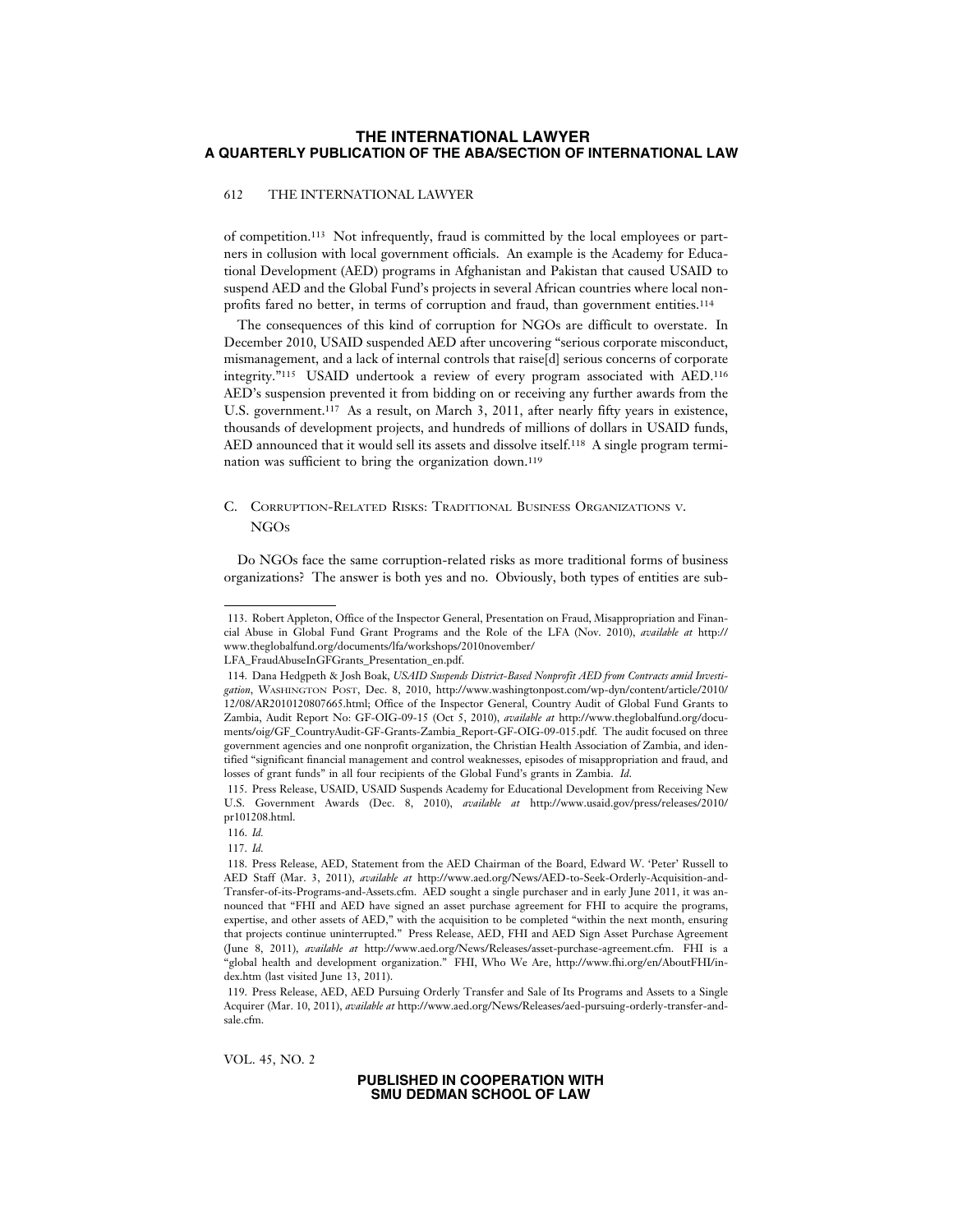### NON-GOVERNMENTAL ORGANIZATIONS 613

ject to the FCPA and other foreign bribery laws.120 But, unlike issuers, which are publicly held companies that are required to register with the SEC,<sup>121</sup> NGOs are not subject to the accounting and record-keeping provisions of the FCPA.122

Otherwise, a number of factors are common for businesses and NGOs. Individuals associated with either type of entity, whether officers, directors, employees, or agents, can be prosecuted for violations of the FCPA and its counterparts in other parts of world.123 If convicted, a business organization and an NGO can face serious fines, reputational damage, and debarment by governmental agencies, multilateral development banks, and other funding sources.<sup>124</sup> Collateral litigation of various types may also arise.<sup>125</sup>

Yet for NGOs, the consequences of an investigation and conviction of a corruptionrelated offence, like foreign bribery, can be far more devastating. The biggest threat for most businesses is financial loss, whether stemming from the loss of business opportunities, profits, decline in stock price,126 or the impact of financial sanctions. Except for those businesses that rely heavily upon procurement opportunities, long-term survival is less likely to be in question.

For NGOs, the loss of reputation, and hence donor money, is most feared. In addition to being barred in many instances from pursuing grants, other charitable funding that is highly dependent upon goodwill can be expected to decrease or simply dry up as the result of a corruption-related investigation. Unlike most businesses, NGOs do not have a prod-

It shall be unlawful for any domestic concern, other than an issuer which is subject to section 78dd-1 of this title, or for *any officer, director, employee, or agent of such domestic concern or any stockholder thereof acting on behalf of such domestic concern*, to make use of the mails or any means or instrumentality of interstate commerce corruptly in furtherance of an offer, payment, promise to pay, or authorization of the payment of any money, or offer, gift, promise to give, or authorization of the giving of anything of value to . . . any foreign official . . . .

*Id.* § 78dd-2(a) (emphasis added).

124. A host of statutes and regulatory regimes exist that provide for the debarment from government contracts of individuals and entities found to have engaged in fraud and other forms of corrupt conduct. *See, e.g.,* 48 C.F.R. 9.406-2 (2011); *see also* Council Directive 2004/18, 30.4.2004 O.J. (L 134) 114-240 (EC) (on the coordination of procedures for the award of public works contracts, public supply contracts and public service contracts). The World Bank and many of the other multilateral lending institutions have instituted a series of procedures providing for debarment and cross-debarment of individuals and entities found to have engaged in fraudulent or corrupt activities. *See, e.g*., Stuart H. Deming, *Anti-Corruption Policies: Eligibility and Debarment Practices at the World Bank and Regional Development Banks*, 44 INT'L LAW. 871, 871 (2010).

125. For example, for a publicly-held company, a derivative action brought by shareholders against the board and management might follow. *See, e.g.,* Mass Device, Johnson & Johnson Shareholders Sue Over \$78 Million Bribery Settlements, http://www.massdevice.com/news/johnson-johnson-shareholders-sue-over-78 million-bribery-settlements (last visited June 5, 2011).

126. *See, e.g.,* Ellen Byron, *Avon's Stock is Hit by New Worries about a Widening Bribery Probe*, WALL ST. J., May 6, 2011, http://online.wsj.com/article/SB10001424052748703992704576305291564861446.html.

SUMMER 2011

<sup>120.</sup> *See* discussion, *supra* Part II. NGOs are treated the same as more traditional business organizations in being "domestic concerns" under the FCPA. Foreign Corrupt Practices Act (FCPA), 15 U.S.C. § 78-dd (2) (1998).

<sup>121.</sup> *See supra* text accompanying note 5.

<sup>122.</sup> FCPA § 78m, ff; 17 C.F.R. § 240.13b2-1, 2 (2011).

<sup>123.</sup> *E.g.,* FCPA § 78dd-2(a) provides: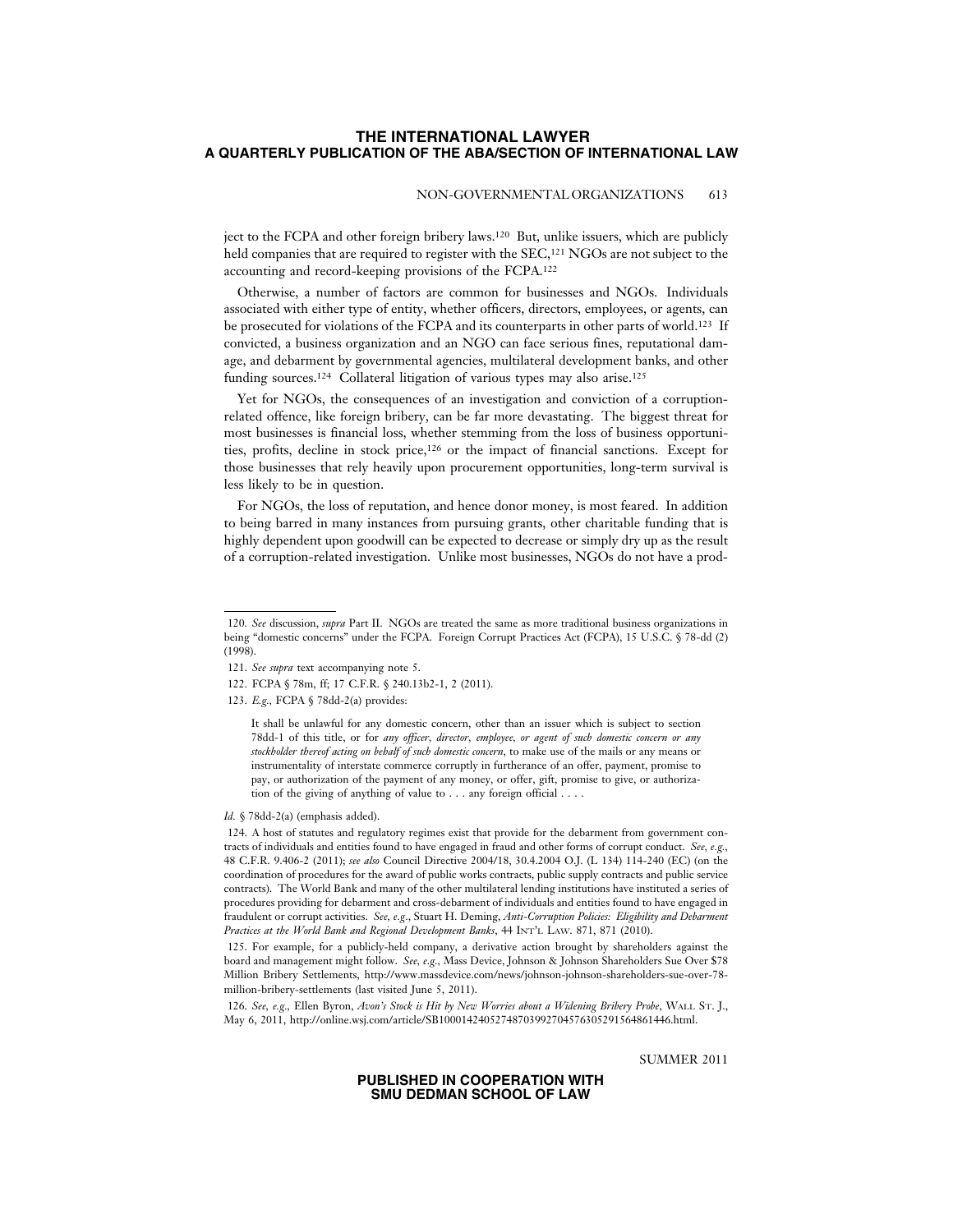614 THE INTERNATIONAL LAWYER

uct to sell.127 In most situations, funding sources can look elsewhere for a vehicle to meet their needs or address issues of concern to them:

Aid agencies exist in a relationship with their public and funders where they are seen as holding funds in trust. They are the vital link between those with compassion and those with need. Those with compassion want their dollar to go to the needy and are perceived as only giving if they are sure their wishes are being met. Aid agencies feel they are caught in a bind. They seek to ensure that their reporting emphasizes how little they spend on overheads (to suggest that "every cent" goes to the needy), yet without systems of financial tracking, checks on authority, internal audits properly funded, and training and monitoring, aid may go astray. . . . If an aid agency admits either internal corruption or being the victim of corruption, it risks losing the confidence of its aid provider public and thus its funding life-blood.128

#### **III. NGO Anticorruption Compliance Programs**

Since NGOs face many of the same corruption risks as traditional business organizations, the remedy is also similar: putting in place a robust compliance program. A number of large, well-established NGOs now have, or are in the process of establishing, anticorruption compliance measures as part of their broader compliance programs. But unlike compliance programs at many large publicly held companies, anticorruption compliance programs at NGOs are generally a relatively new development.129

Most of the major NGOs have policies that govern all their operations, including fundraising, delivering programs, meeting donor requirements, employment, finance, legal, and other issues. In addition, many of them have adopted codes of ethics or codes of conduct that govern conflicts of interest, whistleblower policies, and other corruptionrelated concerns.130 Global hotlines, both telephone and internet, are becoming more routine.131 Due diligence practices, however, seem to be at an early stage of development, with some NGOs only recently turning their attention to this aspect of compliance.<sup>132</sup> Putting in place policies and procedures and other components of a compliance program are less challenging than conducting due diligence and actively monitoring and enforcing

132. Survey, *supra* note 74, Participant 3.

VOL. 45, NO. 2

<sup>127.</sup> Due to the risk to their business, defense contractors have historically been at the forefront in addressing compliance issues relating to foreign bribery. Like many NGOs, they are highly dependent upon governmental sources of revenue. But, in many instances, the nature of their product, such as a sole-source contract, makes it less likely that the long-term survival of the business will ultimately be put in serious jeopardy.

<sup>128.</sup> Peter Walker, *Opportunities for Corruption in a Celebrity Disaster*, *in* CURBING CORRUPTION IN TSU-NAMI RELIEF OPERATIONS 100 (2005), *available at* http://www.adb.org/Documents/Books/Curbing-Corruption-Tsunami-Relief/curbing-corruption-tsunami-relief.pdf.

<sup>129.</sup> Survey, *supra* note 74, Participants 1, 3, & 4.

<sup>130.</sup> Charity Navigator specifically includes this information in the "Accountability" section for each NGO it rates. *See, e.g.,* Charity Navigator, Compassion International, http://www.charitynavigator.org/index.cfm? bay=search.accountability&orgid=3555 (last visited June 27, 2011).

<sup>131.</sup> *See, e.g.,* American Red Cross, Concern Connection Line, https://www.integrity-helpline.com/Red-Cross.jsp (last visited June 13, 2011); Feed The Children, Report Fraud or Abuse, http://www.feedthechildren.org/site/PageServer?pagename=org\_report\_fraud (last visited June 5, 2011); IRD, Who We Are: Compliance, http://www.ird.org/who/compliance.html (last visited June 13, 2011).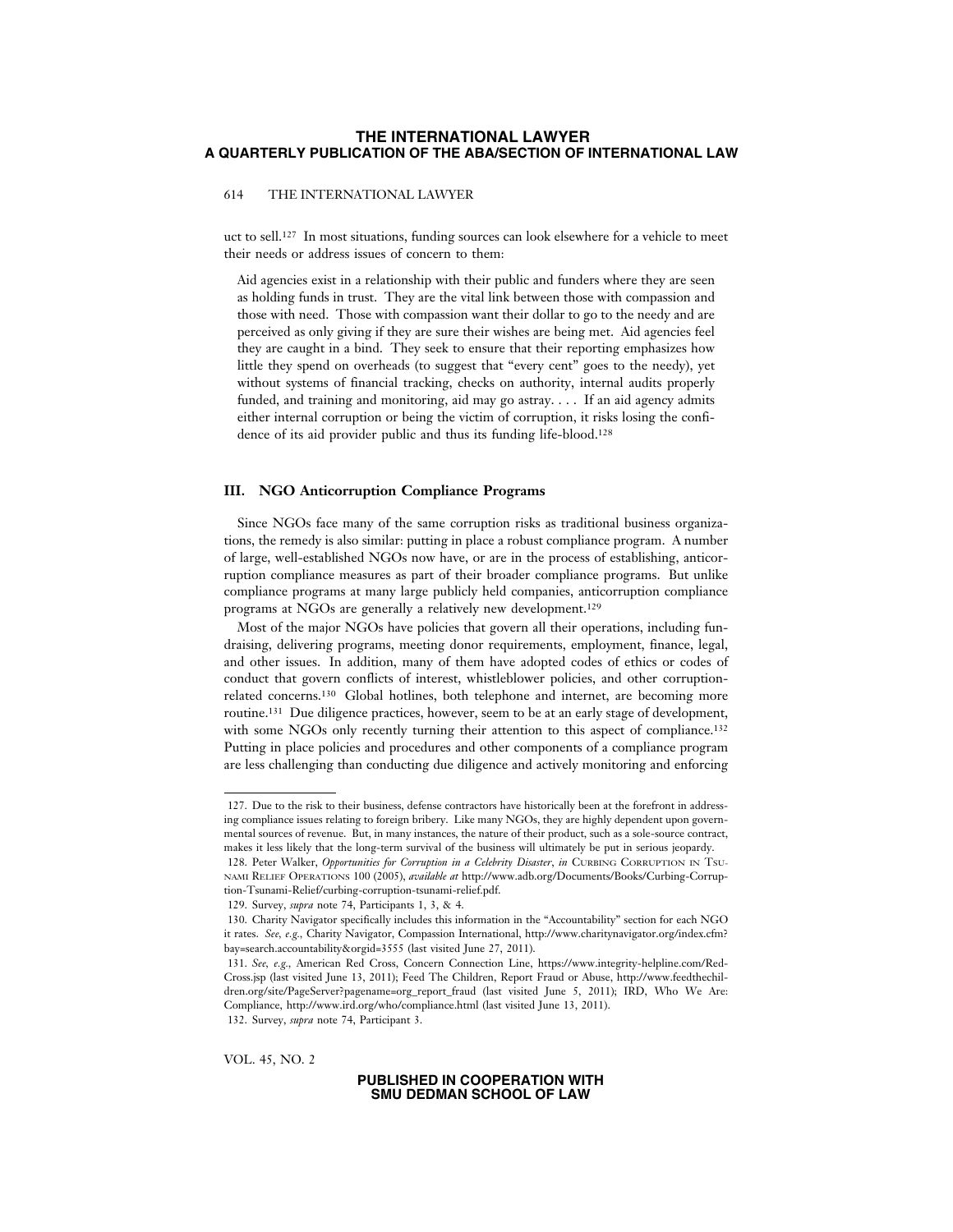#### NON-GOVERNMENTAL ORGANIZATIONS 615

a compliance program.133 A whole range of extremely challenging and often-controversial decisions can be anticipated.

For some NGOs, the move towards instituting more formal compliance programs was driven by public revelations of questionable practices, pressure from major donors, or the prospect of losing USAID funding. "Compliance was a condition for improvement, for resolving critical issues," said one survey participant referring to the problems his organization has encountered with one of the U.S. government agencies.134 Losing government funds can be deadly, as demonstrated by the recent demise of AED, one of the largest and oldest NGO contractors for USAID.135 Another major NGO, Oklahoma-based Feed The Children, was recently engulfed in a scandal that drew media attention due to its \$1 billion budget and the global scope of its activities.136 Feed The Children's board of directors, after ousting its charismatic president and facing a significant decline in donor support, put in place elements of a compliance program, including a new ethics policy, a nepotism policy, and a fraternization policy.137

# A. ANTICORRUPTION COMPLIANCE PROGRAMS FOR NGOS: GENERAL **CONSIDERATIONS**

The same general principles that apply to compliance programs of issuers and other companies that are subject to the FCPA and to the UK Bribery Act should apply to NGOs. Consideration also needs to be given to harmonizing compliance policies governed by the FCPA and the UK Bribery Act.138 The basic contours of an effective internal compliance program should resemble those set forth in the U.S. Federal Sentencing Guidelines for organizations and the U.K.'s Ministry of Justice's Guidance issued in conjunction with the UK Bribery Act.139

SUMMER 2011

<sup>133.</sup> *See* discussion *infra* pp. 138-39.

<sup>134.</sup> Survey, *supra* note 74, Participant 2.

<sup>135.</sup> *See* discussion, *supra* pp. 130-31.

<sup>136.</sup> *See, e.g.*, Ken Miller, *Feed The Children Charity Under Criminal Investigation By Oklahoma Attorney General*, HUFFINGTON POST, Jan. 26, 2011, http://www.huffingtonpost.com/2011/01/26/feed-the-childrenfounder\_n\_814537.html; Debra Blum, *A Beleaguered Charity Giant Turns to a Veteran Leader to Restore Its Reputation*, PHILANTHROPY, Dec. 16, 2010, http://philanthropy.com/article/Scandal-Ridden-Charity-Seeks/ 125728/.

<sup>137.</sup> Nolan Clay, *Feed The Children No Longer Billion-Dollar Charity*, NEWSOK, Apr. 23, 2011, http://newsok.com/feed-the-children-no-longer-billion-dollar-charity/article/3561299.

<sup>138.</sup> For example, since the UK Bribery Act provides no exception, facilitating payments will need to be prohibited throughout an organization. Similarly, the UK Bribery Act's prohibitions on improper inducements to private individuals or entities, often described as "private bribery," will also need to be implemented throughout an NGO. Bribery Act, 2010, § 1 (U.K.), *available at* http://www.legislation.gov.uk/ukpga/2010/ 23/contents. On the other hand, since the definition of a foreign official is broader under the FCPA, prohibitions on the payment of improper inducements to foreign officials will need to include candidates as well as political parties and party officials. *See* Foreign Corrupt Practices Act (FCPA), 15 U.S.C. § 78dd-2(a)(2) (1998).

<sup>139.</sup> U.S. SENTENCING GUIDELINES MANUAL § 8A1.1 (2011); UK Ministry of Justice, *The Bribery Act 2010–Guidance about Procedures Which Relevant Commercial Organisations Can Put into Place to Prevent Persons Associated with Them from Bribing*, www.justice.gov.uk/guidance/docs/bribery-act-2010-guidance.pdf (last visited Aug. 8, 2011) [hereinafter Bribery Act 2010––Guidance).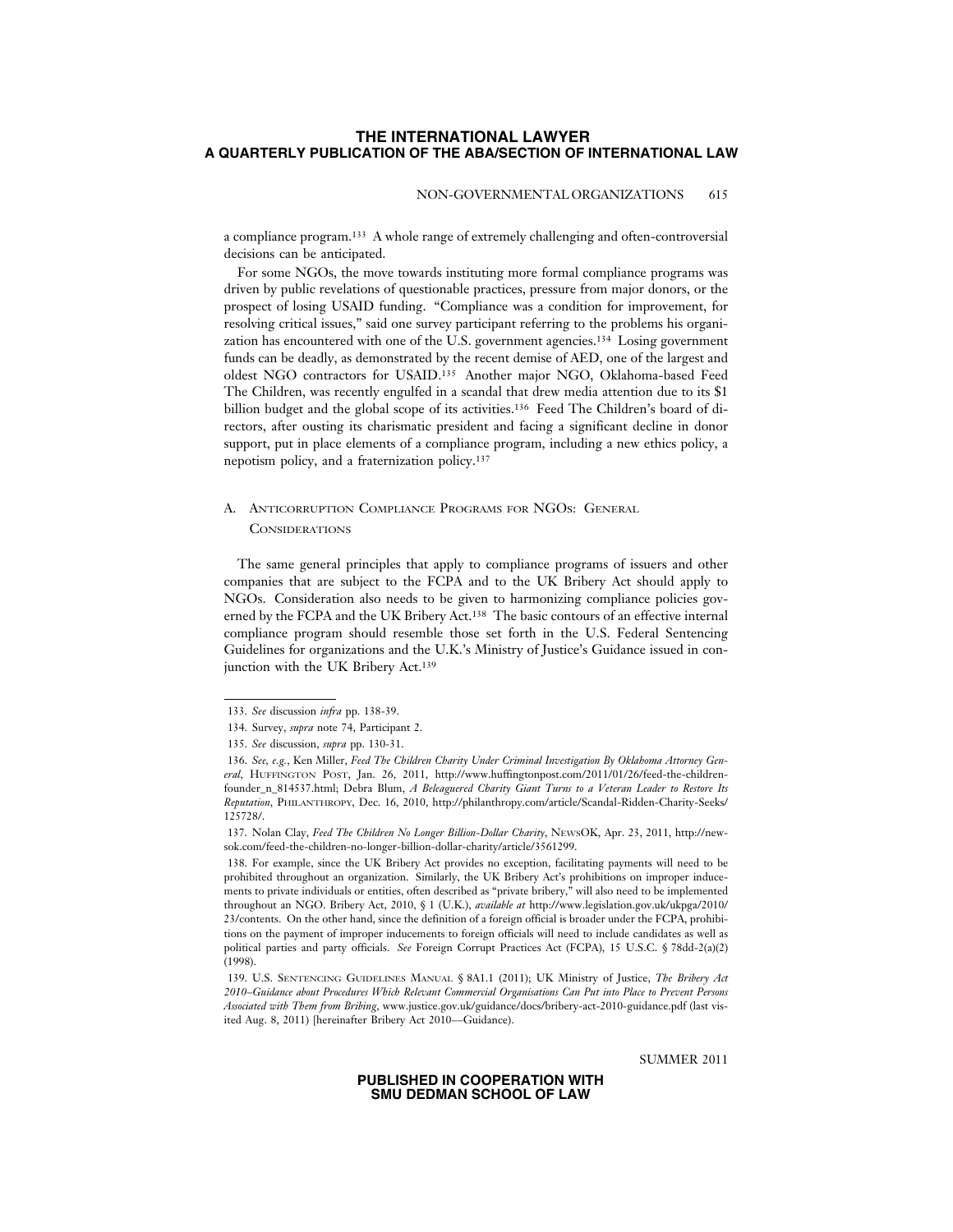### 616 THE INTERNATIONAL LAWYER

### 1. *Critical Components of an Effective Compliance Program*

In implementing a compliance program, the DOJ's policy guidance must always be kept in mind. "[T]he critical factors in evaluating any program are whether the program is adequately designed for maximum effectiveness in preventing and detecting wrongdoing by employees and whether . . . management is enforcing the program or is tacitly encouraging or pressuring employees to engage in misconduct to achieve business objectives."140 It must determine whether a "compliance program is merely a 'paper program' or whether it was designed, implemented, reviewed, and revised, as appropriate, in an effective manner."<sup>141</sup>

The considerations for an anticorruption compliance program are essentially the same whether a traditional business organization or NGO is involved.<sup>142</sup> A separate anticorruption compliance program is not required if an entity has in place an effective compliance program for other legal or policy concerns.143 An anticorruption compliance program can serve as an adjunct or a supplement to existing compliance programs.

### a. Proportionate Procedures

An "organisation's procedures to prevent bribery by persons associated with it" must be "proportionate to the . . . risks [of corruption] it faces and to the nature, scale, and complexity of the organisation's activities."144 The procedures must be tailored to meet the organization's needs. They must be clear, practical, and relevant. Sufficient staff should be in place "to audit, document, analyze, and utilize the results of the [entity's] compliance efforts."145

### b. Commitment from the Top

An organization's top management must be committed to preventing the prohibited conduct by individuals and entities associated with it.146 A "culture" of anticorruption compliance must be "fostered" throughout the organization and extend to its agents, consultants, and representatives.147 An effective compliance program must be more than a

VOL. 45, NO. 2

<sup>140.</sup> U.S. ATTORNEYS MANUAL § 9-28.800 (2008).

<sup>141.</sup> *Id.*

<sup>142.</sup> As was evident from the analysis in the opinion procedure release previously discussed regarding nonprofit involvement with micro-financing in developing countries, many of the proactive measures discussed and recommended were essentially similar to those employed by more traditional business organizations. FCPA Review, 10-02 Op. Dep't of Justice 5 (2010), *available at* http://www.justice.gov/criminal/fraud/fcpa/ opinion/2010/1002.pdf; *see also supra* note 44 and accompanying text.

<sup>143.</sup> An organization's compliance program should not necessarily be separate from its system of internal accounting controls. An effective system of internal accounting controls includes a range of review and approval guidelines designed to detect and deter questionable conduct. Indeed, the planning, implementation, and monitoring of a compliance program should be closely linked to, if not intertwined with, an entity's system of internal accounting controls.

DEMING, *supra* note 57, at 49-50.

<sup>144.</sup> Bribery Act 2010––Guidance, *supra* note 139, Principle 1; *see also* U.S. SENTENCING GUIDELINES MANUAL, *supra* note 139, § 8B2.1, Applications Notes, § 2(A) (2011).

<sup>145.</sup> U.S. ATTORNEYS MANUAL, *supra* note 140, § 9-28.800.

<sup>146.</sup> Bribery Act 2010––Guidance, *supra* note 139, Principle 2; U.S. SENTENCING GUIDELINES MANUAL, *supra* note 139 § 8B2.1(b)(2)(B).

<sup>147.</sup> Bribery Act 2010––Guidance, *supra* note 139, Principle 2.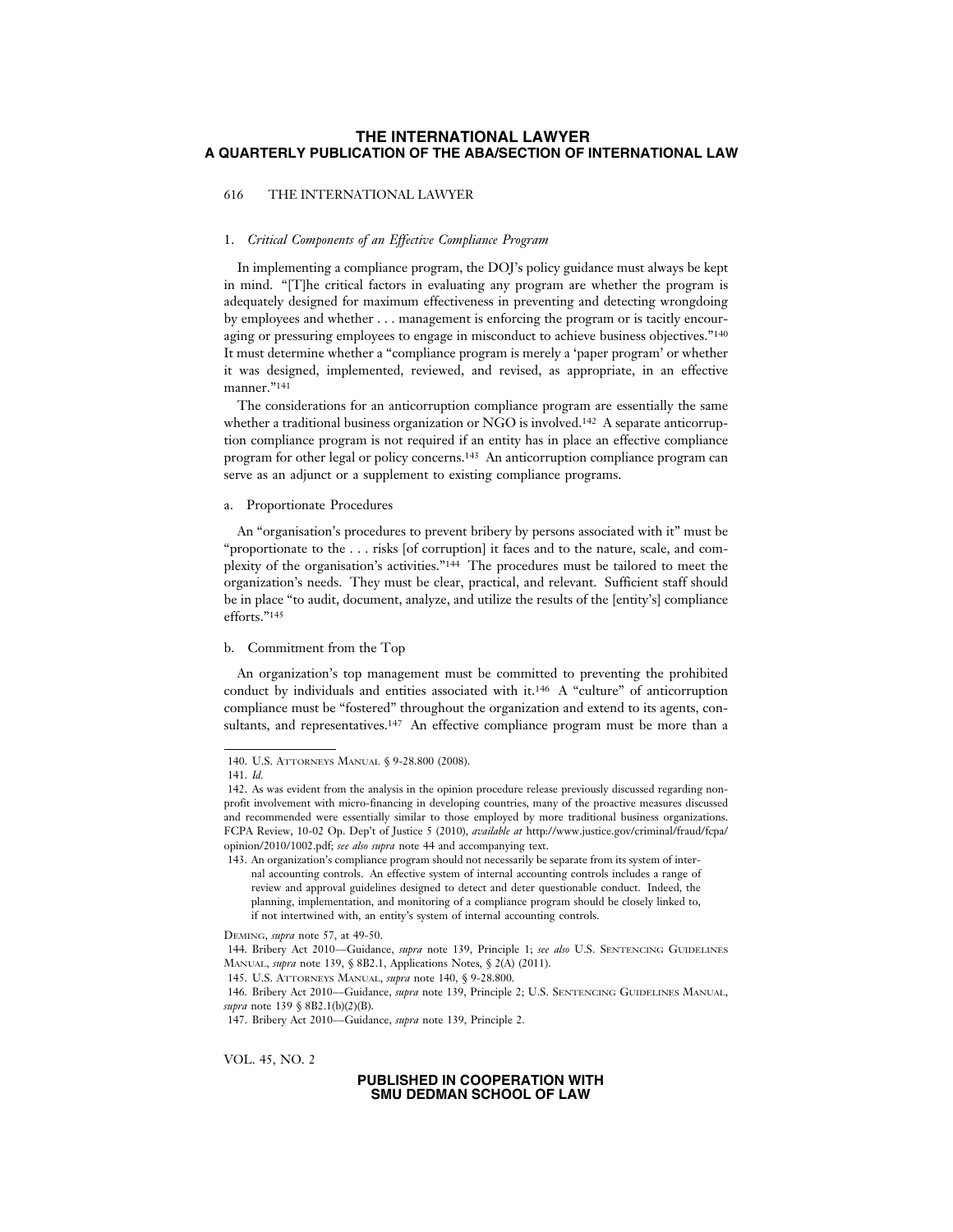### NON-GOVERNMENTAL ORGANIZATIONS 617

series of policies and procedures. Employees must be "adequately informed about the compliance program and [be] convinced of the [entity's] commitment to it."148 Sanctions must be enforced against senior and lower-level officials as well as employees, agents, and other intermediaries.149

Genuine efforts also need to be made to ensure that anyone seeking, in good faith, to secure guidance or to make appropriate disclosures is not subject to retaliation.<sup>150</sup> Procedures need to be put in place so that knowledgeable officials can quickly answer questions and respond to concerns.151 The procedures must not be cumbersome or perceived as being punitive in nature. Otherwise, guidance will not be sought and corrective action will not be taken.

### c. Risk Assessment

The organization must assess the nature and extent of its exposure to potential external and internal risks of corruption of persons associated with it.152 "The assessment must be periodic, informed, and documented."153 Factors and considerations can change over time.

### d. Due Diligence

The organization must undertake due diligence procedures, taking a proportionate and risk-based approach.154 In each situation, the extent of the inquiry should be governed by the circumstances. But regardless of the context, due diligence must always be conducted in good faith. It cannot be perfunctory. "It requires a dispassionate consideration of all relevant factors."155

Due diligence "also entails determining whether the basis for concern is unfounded and, if not, whether effective means are available to avoid the risks associated with the concerns raised."156 For example, written agreements by themselves seldom suffice, but they may deter prohibited conduct by incorporating a series of compliance measures and providing a basis for termination.

### e. Communication and Training

An organization must ensure that its anticorruption policies and procedures are understood throughout the organization.157 Ongoing education and training must be proportionate to the organization's risks.158 Compliance policies and procedures must be simple, clear, and readily available to individuals acting on behalf of the organization.159 To be

SUMMER 2011

<sup>148.</sup> U.S. ATTORNEYS MANUAL, *supra* note 140, § 9-28.800.

<sup>149.</sup> *See* U.S. SENTENCING GUIDELINES MANUAL, *supra* note 139, § 8B2.1 (b)(6).

<sup>150.</sup> *Id.*

<sup>151.</sup> DEMING, *supra* note 57, at 650-51.

<sup>152.</sup> Bribery Act 2010––Guidance, *supra* note 139, Principle 3; U.S. SENTENCING GUIDELINES MANUAL, *supra* note 139, § 8B2.1(c), Applications Notes, § 6.

<sup>153.</sup> Bribery Act 2010––Guidance, *supra* note 139, Principle 3.

<sup>154.</sup> *Id.* Principle 4; *see also* U.S. SENTENCING GUIDELINES MANUAL, *supra* note 139 § 8B2.1(a)(1), (b).

<sup>155.</sup> DEMING, *supra* note 57, at 653.

<sup>156.</sup> *Id.*

<sup>157.</sup> Bribery Act 2010––Guidance, *supra* note 139, Principle 5; DEMING, *supra* note 57, at 648.

<sup>158.</sup> DEMING, *supra* note 57, at 648.

<sup>159.</sup> *Id.*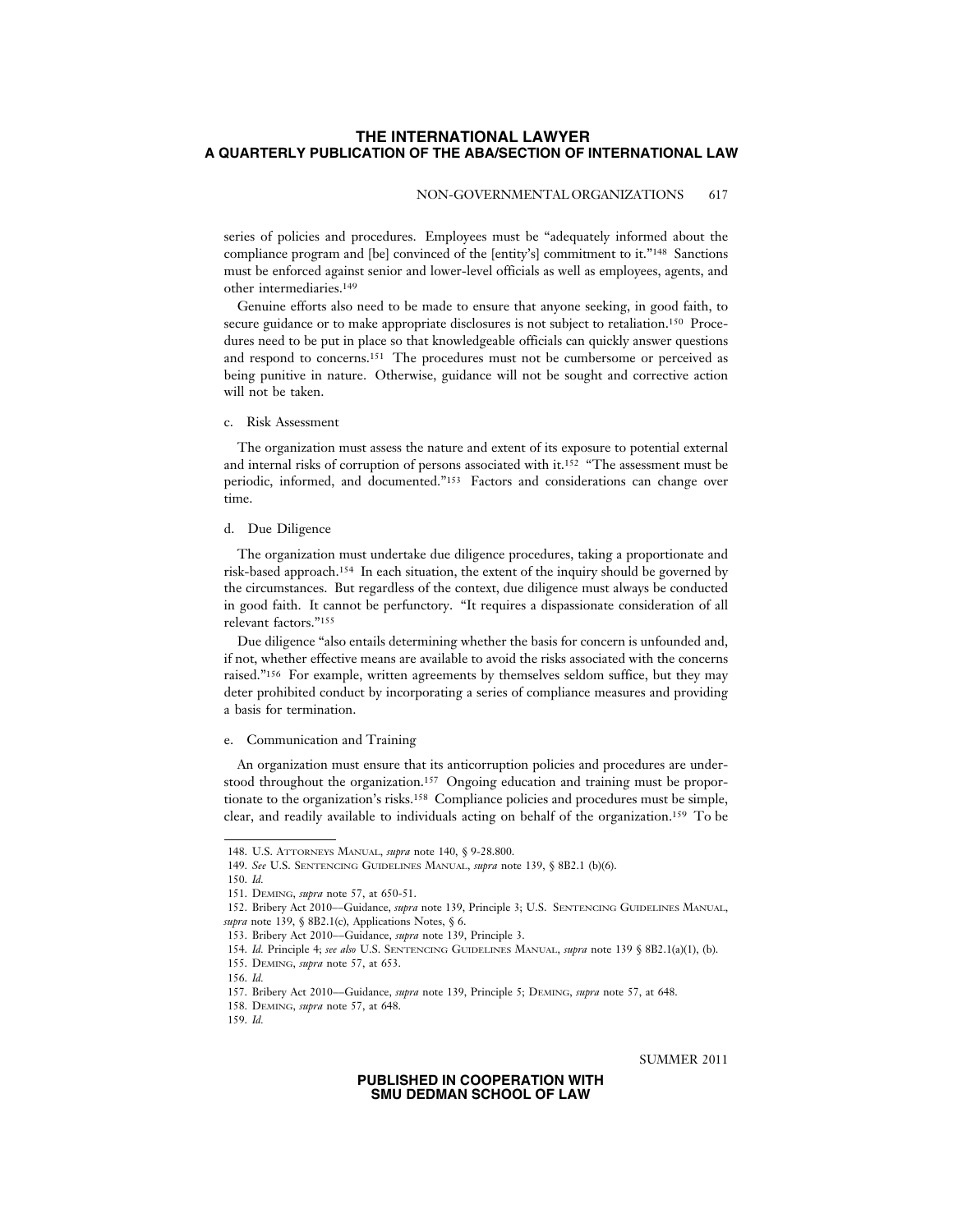### 618 THE INTERNATIONAL LAWYER

effective, the policies and procedures must be understandable to a person unsophisticated or unfamiliar with the issues.

#### f. Monitoring and Review

"On an ongoing basis, [a] compliance program must be monitored, regularly reviewed, and modified as necessary to address weaknesses and to be made more effective."160 The challenge is to develop a compliance program that effectively addresses areas of concern without becoming unduly burdensome, unresponsive, and unable to adjust to ever-changing needs.

#### 2. *NGO Compliance Programs: Challenges*

In practice, what do NGO anticorruption compliance programs look like?161 Are they in fact similar to their counterparts at business organizations? If not, what accounts for the difference? And what challenges do NGOs face in anticorruption compliance?

According to the survey, anticorruption compliance programs at large NGOs are generally similar to those established by major U.S. corporations.162 Typically, they include general information about corruption and an explanation of the FCPA; things to watch for, like red flags; instructions on what to do in certain circumstances; an internal reporting system, including a telephone and internet hotline; and rules on the investigation and punishment of those who violate the NGO's policies.163 This is accompanied by in-per-

162. Survey, *supra* note 74, Participant 4.

VOL. 45, NO. 2

<sup>160.</sup> *Id.*; *see* Bribery Act 2010––Guidance, *supra* note 139, Principle 6; U.S. SENTENCING GUIDELINES MANUAL, *supra* note 139 § 8B2.1(b)(5), (c), Applications Notes, § 6.

<sup>161.</sup> A number of resources originating within the international NGO community are useful in the development of some elements of an anticorruption compliance program. Last year, Transparency International published a guide, PREVENTING CORRUPTION IN HUMANITARIAN OPERATIONS: HANDBOOK OF GOOD PRACTICES, to help address the corruption risks that potentially affect humanitarian operations. The Handbook was developed in cooperation with seven large international NGOs involved in delivering humanitarian aid around the world. *See* TRANSPARENCY INTERNATIONAL, PREVENTING CORRUPTION IN HUMANITA-RIAN OPERATIONS: HANDBOOK OF GOOD PRACTICES, *available at* http://www.transparency.org/publications/publications/humanitarian\_handbook\_feb\_2010. Several organizations took on the accountability agenda in foreign aid in general. Humanitarian Accountability Partnership International (HAP), the first humanitarian sector's international self-regulatory body, established certification and accreditation standards and the complaints handling system. HAP, About Us, http://www.hapinternational.org/about.aspx (last visited June 6, 2011). The Sphere Project defines and upholds the standards of humanitarian response to disasters through a set of guidelines. The Sphere's main document, the HUMANITARIAN CHARTER AND MINIMUM STANDARDS IN DISASTER RESPONSE (the Sphere Handbook) requires members to adopt a code of conduct prohibiting, among other things, corruption in humanitarian operations. THE SPHERE PROJECT, HUMANITARIAN CHARTER AND MINIMUM STANDARDS IN HUMANITARIAN RESPONSE (2011), *available at* http://www.sphereproject.org/component/option,com\_docman/task,cat\_view/gid,17/Itemid,203/

lang,english/. A number of other organizations and initiatives, such as Active Learning Network for Accountability and Performance in Humanitarian Action (ALNAP), People in Aid, and Good Humanitarian Donorship also target compliance and accountability at NGOs. THE GOOD ENOUGH GUIDE: IMPACT MEASUREMENT AND ACCOUNTABILITY IN EMERGENCIES is a set of basic guidelines on accountability and program impact measurement in emergencies developed by the Emergency Capacity Building Project, a joint venture of several major international NGOs. *See* EMERGENCY CAPACITY BUILDING PROJECT, THE GOOD ENOUGH GUIDE: IMPACT MEASUREMENT AND ACCOUNTABILITY IN EMERGENCIES, *available at* http:// www.ecbproject.org/Pool/good-enough-guide-book-en.pdf.

<sup>163.</sup> *Id.* Participants 1, 2 & 4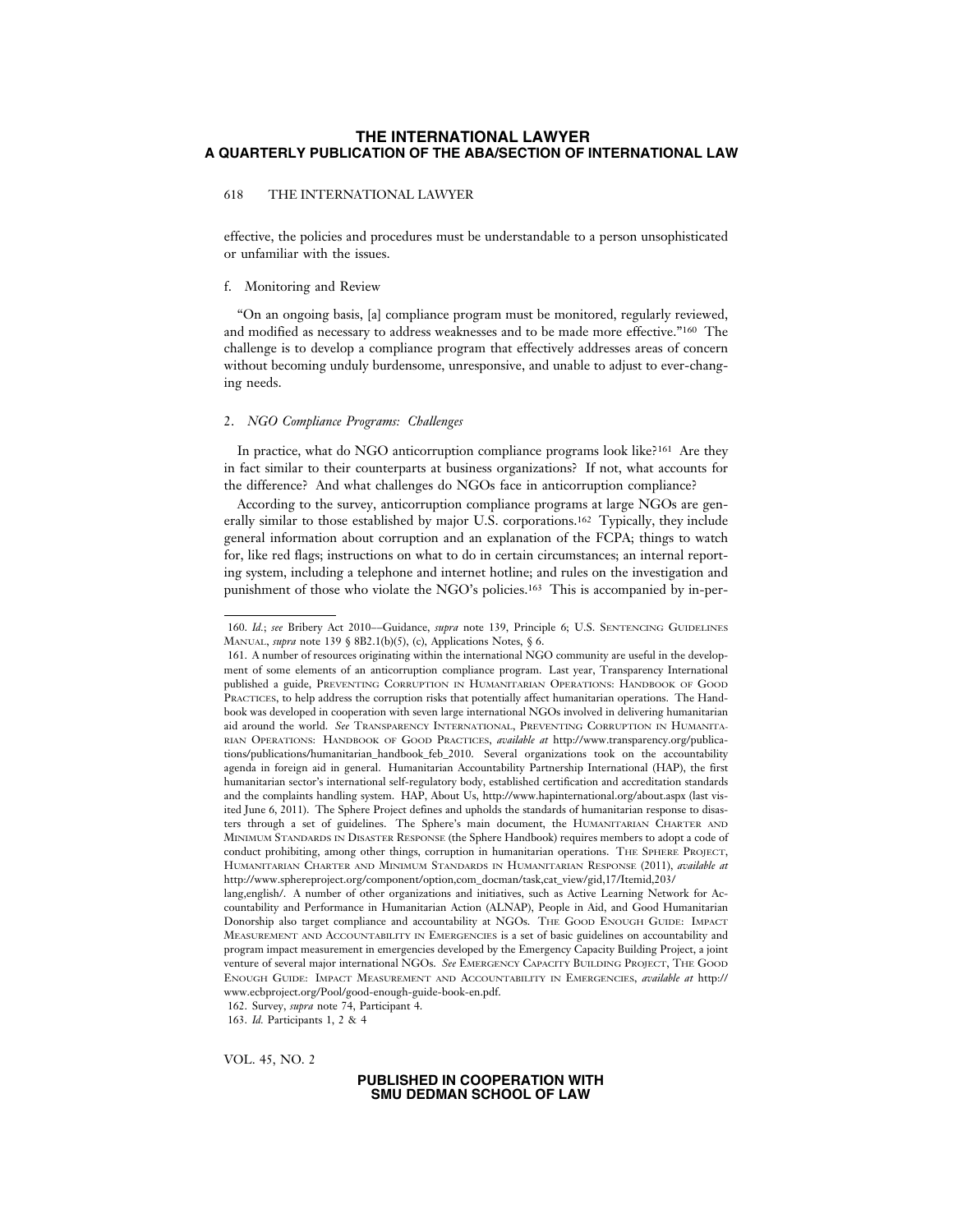### NON-GOVERNMENTAL ORGANIZATIONS 619

son and other forms of training, including, in some NGOs, "electronic training," with the help of written materials developed at the NGO's headquarters.164 The goal is to raise the staff's corruption and fraud awareness and to teach them how to deal with corruptionrelated situations.165 As one of the survey participants stated, "[i]f our people must pay, they need to get approval from a high-level person and record the payment properly."166

When asked to compare their compliance programs with those of business organizations, some survey participants saw only one difference—a lack of concern about complying with the accounting and record-keeping provisions of the FCPA.167 Other participants perceived a major distinction between the nature of activities carried out by businesses and NGOs resulting in different compliance risks.168 Yet most participants in the survey stated that the most significant difference is the degree to which there is a lack of funds and capacity. These are two of the principal factors that significantly lower the effectiveness of NGO anticorruption compliance programs.169

To attract donor money, NGOs need to demonstrate that they have reduced their expenses to the absolute minimum. According to the Forbes Charity 200, among large U.S. NGOs, the average charitable commitment, "calculate[d] [as] how much of a charity's total expense went directly to the charitable purpose . . . as opposed to management, certain overhead expenses and fundraising," in 2010 was 86%.170 Some charities survive and operate on much less than 14%.171 For example, the top four charities in the Forbes list,<sup>172</sup> in terms of charitable commitment, have an efficiency rate of 100%.<sup>173</sup> All four of these charities concentrate their activities on "international needs." The next eleven charities on the list, ten of which are international in orientation, have a charitable commitment rate of 99%.174

Since most donors give money for specific projects and programs and not for general operations, they want their donations spent on aid and other forms of assistance. This means that there is practically no money for compliance.175 Unrestricted grants that NGOs could use to build and operate compliance programs are scarce, and there are always many competing demands. With the attitude often being, "[t]his stuff does not apply to us,"176 anticorruption compliance rarely tops the list of the most urgent or vital needs to win these funds.177 Lack of reliable information about what is going on in the

SUMMER 2011

<sup>164.</sup> *Id.*

<sup>165.</sup> *Id.* Participant 1.

<sup>166.</sup> *Id.*

<sup>167.</sup> *Id.* Participant 4.

<sup>168.</sup> *Id.* Participants 1 & 3.

<sup>169.</sup> *Id.* Participants 1, 2 & 3.

<sup>170.</sup> William P. Barrett, *America's 200 Largest Charities*, FORBES, Nov. 17, 2010, http://www.forbes.com/ 2010/11/16/forbes-charity-200-personal-finance-philanthropy-200-largest-charities-charity-10-intro.html. 171. *Id.*

<sup>172.</sup> The four largest charities according to the Forbes list are: Brother's Brother Foundation, Christian Blind Mission International, Gifts in Kind International, and Operation Compassion. *See The 200 Largest U*.*S*. *Charities*, FORBES, Nov. 17, 2010, http://www.forbes.com/lists/2010/14/charity-10\_land.html (list sorted by charitable commitment).

<sup>173.</sup> *Id.*

<sup>174.</sup> *Id.*

<sup>175.</sup> Survey, *supra* note 74, Participants 1, 2 & 3.

<sup>176.</sup> *Id.* Participant 1.

<sup>177.</sup> *Id.* Participants 1 & 2.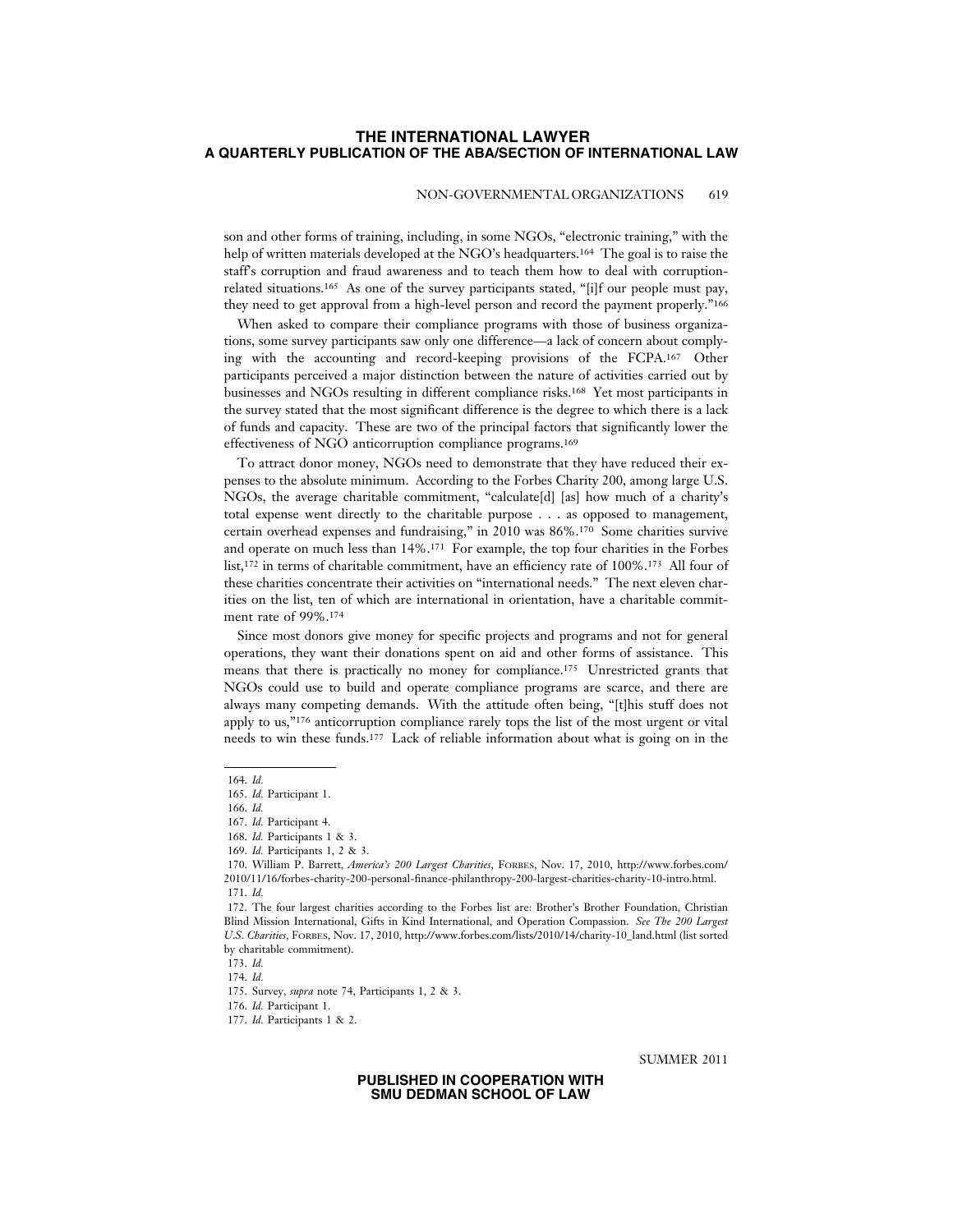### 620 THE INTERNATIONAL LAWYER

field also makes it difficult to compete for funds.178 As one survey participant explained, "to argue for the [FCPA compliance] budget, for funds for training and so on, I would have to present the board with a report justifying the need. It would be difficult for me to come up with such a report due to the lack of information."179

Similarly, only a few donors are prepared to pay for anticorruption training and education.180 Again, NGOs must take money for these programs from other sources, like the same rarely available unrestricted grants.<sup>181</sup> Some NGOs include anticorruption and antifraud components in the training programs for their procurement officers and internal auditors,182 but even that does not appear to be prevalent in many NGOs.

Some NGOs do not even train their country leaders in anticorruption and fraud detection matters.183 With some NGOs having difficulties in "getting local staff with capacity to perform, especially in post-conflict countries where educated people have not been produced for decades,"184 they often have to start with general education of their local employees before more complex compliance issues, like anticorruption and antifraud, can be addressed in their training programs. Education and skill level of the local staff seem to be major issues for NGOs operating in developing countries.<sup>185</sup> Overall, the majority of the survey participants recognized that the lack of formal anticorruption and other compliance-related training and education represents a major gap in their compliance programs.

An insufficient number of internal auditors and forensically-trained accountants is another consequence of a lack of funding for compliance-related issues. Many NGOs employ staff accountants who conduct audits of their programs, including in overseas offices. But these are regular accountants who have no special training in uncovering fraud or other financial irregularities.186 The result is that many instances of corruption and fraud may go undetected. Even if they are discovered, the headquarters office may never hear about them, or hear several months later because of problems in the organization's structure, namely the significant autonomy of country offices and patterns of limited internal communication.187

Plus, in an emergency response, such as when a major disaster strikes a country, NGOs delivering humanitarian aid must hire local staff very quickly. In these circumstances, they have no time to do any sort of background or reputational check and no chance to get to know the people involved, which may mean that some of the local staff may sell aid for cash or otherwise misappropriate it.188 But even when there is no urgency, it may be

188. Survey, *supra* note 74, Participant 3. An experienced practitioner in the sector noted that in a response to an emergency,

[a]gencies need to hire large numbers of local staff rapidly, often with little understanding of cultural, religious, or ethnic backgrounds and affiliations. In many former major operations, aid

VOL. 45, NO. 2

<sup>178.</sup> *See supra* notes 88-89 and accompanying text.

<sup>179.</sup> Survey, *supra* note 74, Participant 2.

<sup>180.</sup> *Id.* Participants 1 & 2.

<sup>181.</sup> *Id.* Participant 2.

<sup>182.</sup> *Id.*

<sup>183.</sup> *Id.*

<sup>184.</sup> *Id.*

<sup>185.</sup> *Id.*

<sup>186.</sup> *Id.*

<sup>187.</sup> *Id.* Participant 3; *see also generally supra* notes 88-89 and accompanying text.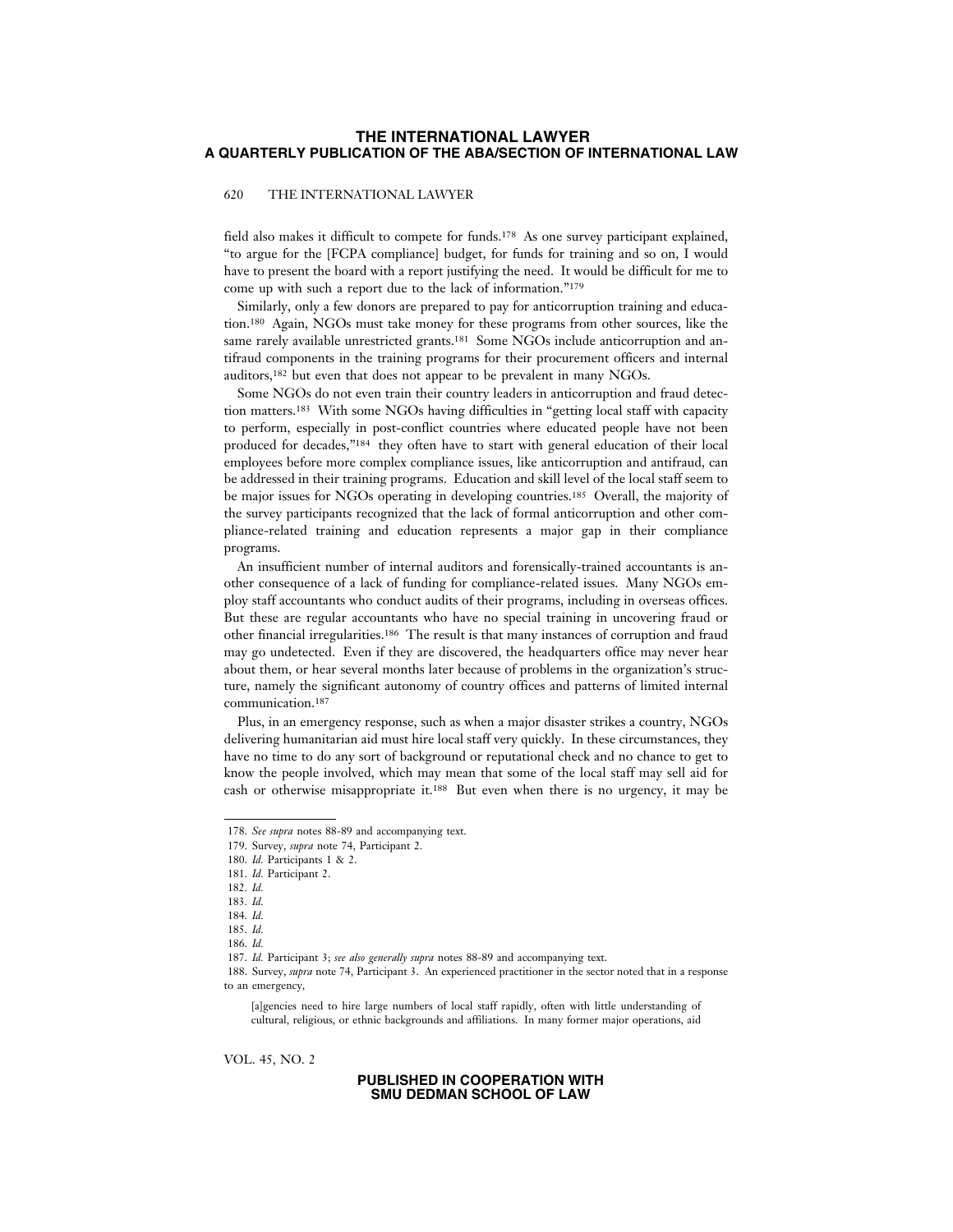### NON-GOVERNMENTAL ORGANIZATIONS 621

nearly impossible in some countries to have a reliable background check performed even on key local employees. NGOs instead rely on word of mouth to gain a sense of a situation.

Having a very lean administrative structure also means that NGOs often do not have people dedicated specifically to compliance work. Most NGOs have an operations officer and a general counsel who handle all kinds of issues, including compliance.189 Inadequate understanding among the NGO's senior staff of "what a compliance program is about" sometimes means that the compliance officer may get a lot of other work sent to him or her, thus limiting the time the officer can spend on compliance issues and reducing the overall efficiency of the program.190 Only a few large NGOs have one or two dedicated compliance officers.191 As one survey participant put it, "[o]ne person (myself) is reaching out to [several dozen] field offices."192

This outreach is not always easy. As several survey participants pointed out, it is hard to explain the jurisdictional reach of U.S. anti-bribery laws to foreigners, especially if the local culture is conducive to corruption.193 Even more difficult is to make these persons comply. The problems may range from foreign employees ignoring the headquarters' compliance procedures to much more complex situations, like one described by a survey participant:

How do you communicate to the lower level and local employees that we need to comply with law no matter what? We work in dangerous places. Our people travel around countries where bad guys are. If they are stopped at a checkpoint and a police officer asks for \$20 before he allows them to continue their travel, or they are under a gun, would you not pay? How do you say, "You need your superior's approval for such a payment," if you are under a gun? And then, if you give permission to pay under certain circumstances–will it not undermine the general message of compliance?194

Since anticorruption compliance creates extra work for overseas offices, local staff can often be reticent to become actively involved. "People want to do [projects], not paperwork."195 Compliance may also strain the NGO's relationship with local officials. "When we invite a foreign government official to attend our workshop, we require additional information and additional paperwork [to comply with the anti-bribery part of the NGO's compliance program], and they don't like it."196

agencies found themselves spending months if not years trying to undo the webs of nepotism and minor exploitation they had inadvertently put in place. Other issues apply to the rapid buildup of international staff where, because of a lack of available experienced personnel, relatively inexperienced agency staffers may find themselves administering relatively large and complex operations.

192. *Id.* Participant 3.

SUMMER 2011

Walker, *supra* note 128, at 99.

<sup>189.</sup> Survey, *supra* note 74, Participant 2.

<sup>190.</sup> *Id.* Participant 3.

<sup>191.</sup> *Id.* Participant 2.

<sup>193.</sup> *Id.* Participants 3 & 4.

<sup>194.</sup> *Id.* Participant 1.

<sup>195.</sup> *Id.* Participant 4.

<sup>196.</sup> *Id.*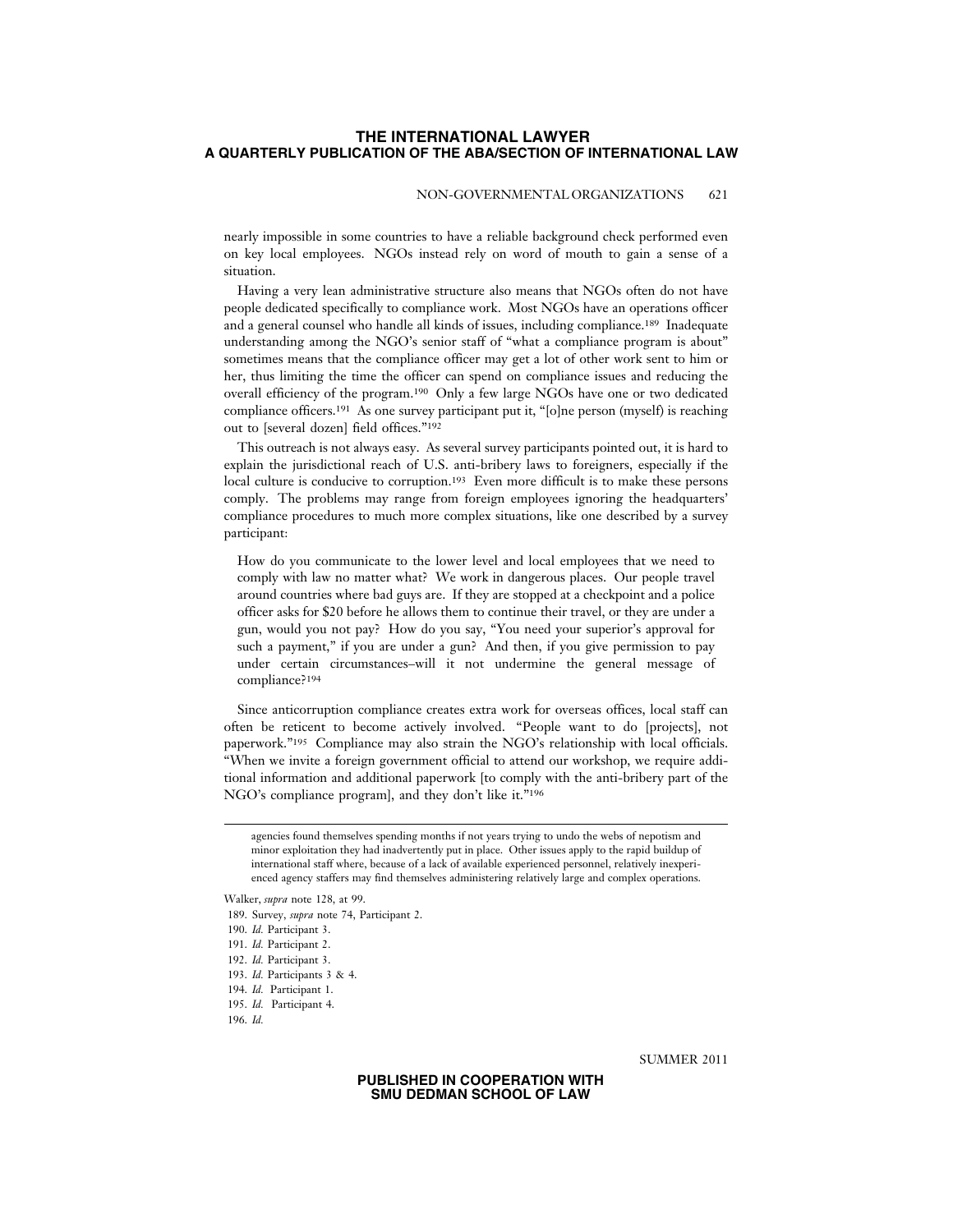### 622 THE INTERNATIONAL LAWYER

Administering programs funded by different donors, each having different requirements as to how "their" programs must be administered, means that, in practice, NGOs often must comply with many arbitrary requirements.197 As one survey participant put it,

One grant may require the approval by the central staff of all purchases over \$10,000 while the other one, of all purchases over \$25,000. One grant may require direct reporting of corruption issues; the other may not. These requirements are more difficult to meet as our operations are scattered around many countries.198

Such arbitrary obligations put additional strain on the already lean administrative staff of most NGOs. It is not surprising that some NGO representatives bemoan a bygone time when USAID was their only donor and the NGO had to comply with a single standard.199

These are some of the reasons why compliance programs at NGOs may seem "soft" compared to those of business organizations. With funding and staffing shortages, compliance programs must rely heavily on the personal contacts that the compliance officer, general counsel, or assistant general counsels establishes with the employees in overseas offices. One survey participant stated:

The way I operate, I create a contact, a network of people in the field offices who are conducive to what I do, and I work with them . . . We gather information, reach out and build relationships with local officers . . . I work less formally than a business compliance officer would.200

Another survey participant, whose organization has one of the most advanced global compliance programs in the sector, echoes this statement: "[w]e have compliance coordinators in all regions where we operate . . . But, these are not formal positions. They are just helping us. We are also supported by a number of lawyers and the HR department."201 Internal auditors may be used to communicate the compliance message to local staff when they "go to the field offices and explain policies, rules, and legal issues."202 In the end, reliance on personal contacts and informal cooperation tends to weaken the effectiveness of a compliance program as compliance turns into a voluntary, rather than obligatory, matter.

The semi-voluntary character of compliance at some NGOs is underscored by their reluctance to issue firm anticorruption and, sometimes, other compliance-related guidelines for their overseas offices, relying instead on the "good judgment of local senior management."203 As an alternative to firm guidance, compliance programs may contain a set of recommendations on how to act in certain situations. In the words of one survey participant, "[w]e issued the FCPA guidance but did it cautiously. We like to be consulted in case of a problem rather than issue firm requirements. We also described the recordkeeping requirements and asked to inform the regional controller in case of problems."204

VOL. 45, NO. 2

<sup>197.</sup> *Id.* Participant 2.

<sup>198.</sup> *Id.*

<sup>199.</sup> *Id.*

<sup>200.</sup> *Id.* Participant 3.

<sup>201.</sup> *Id.* Participant 4.

<sup>202.</sup> *Id.* Participant 3.

<sup>203.</sup> *Id.*

<sup>204.</sup> *Id.* Participant 2.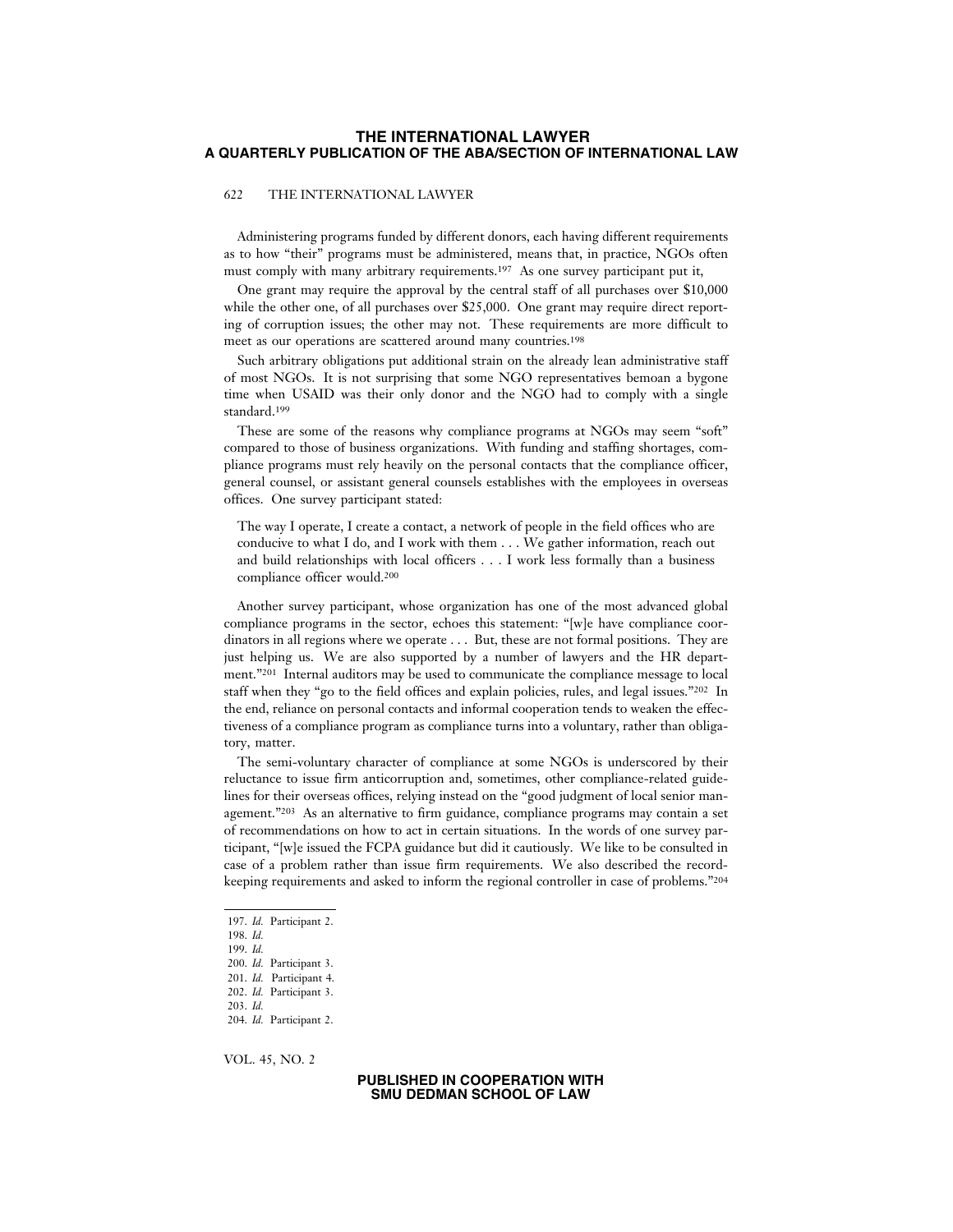### NON-GOVERNMENTAL ORGANIZATIONS 623

As was mentioned earlier,205 such consultations are not always possible; therefore, decisions made *in loco* may not be the ones that the headquarters would prefer.

### **IV. Conclusion**

The dangers of corruption in NGO projects and the consequences of such corruption are ever-present and may cost NGOs their reputation, funding sources, and donors. International NGOs also increasingly fear the risks of violating foreign bribery and other anticorruption laws.206

Yet the mood in the international non-profit circles appears to be that of general concern and cautious waiting. One survey participant reported that "[e]verybody in our space is concerned . . . It is a matter of time before the attention [of the Department of Justice] will be turned to NGOs."207 Another noted, "[w]e are watching the UK Bribery Act closely as perhaps it applies to NGOs."208 Still another survey participant is sure that "USAID will keep pressure on the NGOs it works with," demanding greater accountability.209 But there also seems to be a consensus that "without a lawsuit, an indictment, or debarment, nonprofits will do little in this area."210 Some NGOs are simply relying on the nature of their activities for some protection: "The Department of Justice is less likely to target NGOs than businesses, which gives us a little more comfort."211

Special protective legislation is not suggested for NGOs.212 Unlike most industries, NGOs with a truly charitable nature are unlikely to be targeted by enforcement authorities for foreign bribery violations. A public backlash and considerable political fallout from such an agenda can be expected. Practical considerations such as the receptivity of juries and judges are also likely to discourage the targeting of NGOs in general. But in egregious situations, enforcement authorities will not, and cannot be expected to, overlook clear violations, even for NGOs that undertake the most laudable of missions.

For NGOs that are not fundamentally of a charitable nature, and that compete with more traditional business organizations, the DOJ can be expected to be aggressive in its enforcement efforts when warranted by the facts and circumstances. While it is less clear what enforcement officials will do in other jurisdictions, over time NGOs can and should

SUMMER 2011

<sup>205.</sup> *See supra* notes 88-89 and accompanying text.

<sup>206.</sup> As an indicator that the time for anticorruption compliance at NGOs has arrived, the roundtable on the FPCA and anticorruption good practices in the NGO sector, organized last November by InsideNGO, an umbrella organization for the international relief and development nonprofit community, attracted representatives from about two dozen NGOs. Survey, *supra* note 74, Participant 1.

<sup>207.</sup> *Id.*

<sup>208.</sup> *Id.* Participant 3. 209. *Id.* Participant 2.

<sup>210.</sup> *Id.* Participant 3.

<sup>211.</sup> *Id.* Participant 1.

<sup>212.</sup> The underlying basis for the FCPA and other anti-bribery legislation should apply equally to NGOs. If the NGOs objectives are truly laudable in nature, no basis should exist for the payment of a bribe. Whether it is in the form of exercise of prosecutorial discretion, an absence of the requisite elements to establish a violation, or the duress or necessity exceptions, sufficient flexibility currently exists to address extraordinary situations. Moreover, NGOs have not been subjected to a history of unwarranted prosecutions. To the contrary, an NGO has not been charged to date with a violation of the FCPA. If any special legislation or regulations were to be considered, they would relate to requiring that sufficient resources be dedicated to addressing compliance needs.